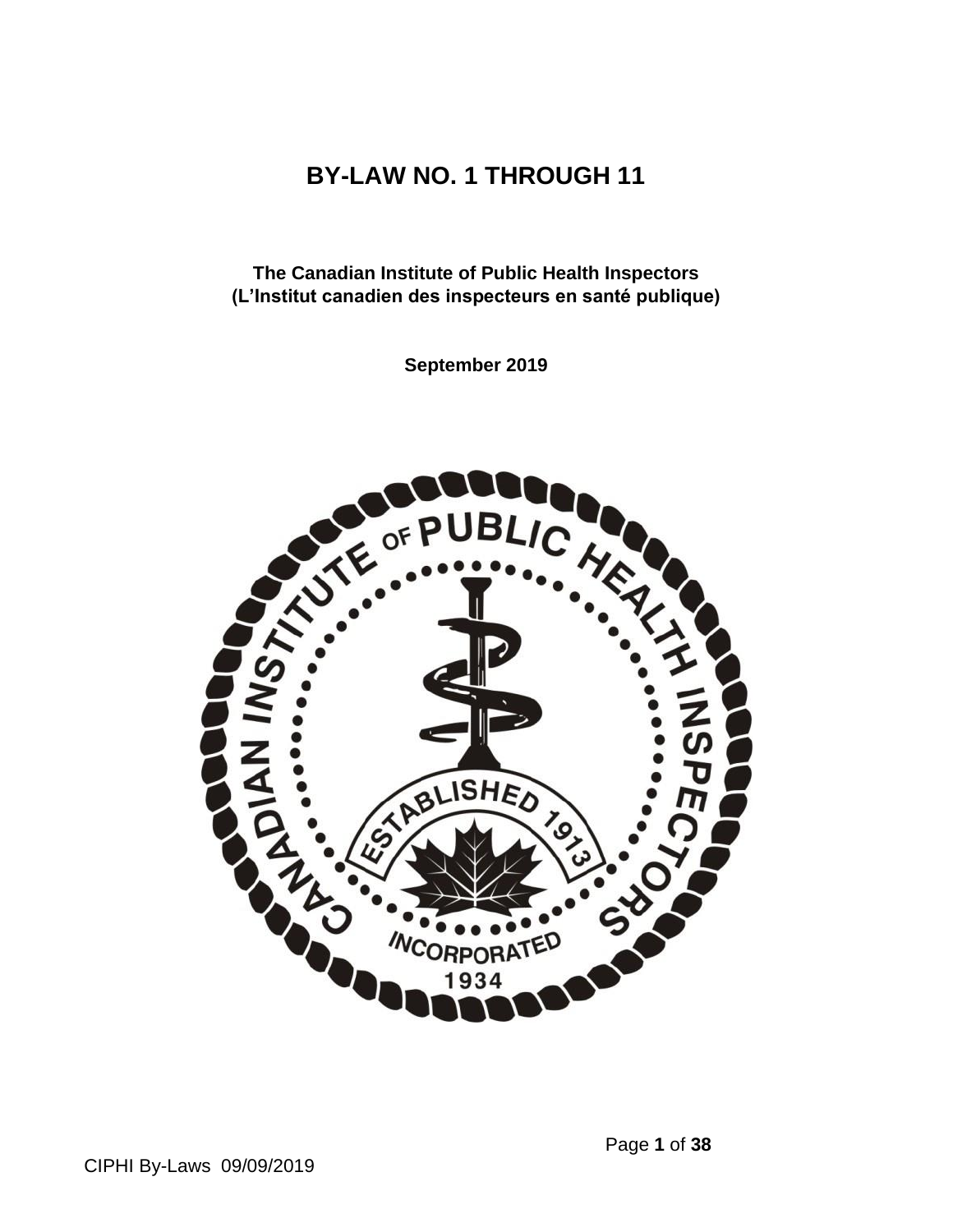# **BY-LAW NO. 1**

A by-law relating generally to the conduct of the affairs of

#### **The Canadian Institute of Public Health Inspectors (L'Institut canadien des inspecteurs en santé publique)**

(the "Corporation")

| <b>TABLE OF CONTENTS</b> |                                                   |
|--------------------------|---------------------------------------------------|
| <b>SECTION I.</b>        | General                                           |
| SECTION II.              | <b>Membership Types</b>                           |
| <b>SECTION III.</b>      | Membership - Matters Requiring Special Resolution |
| <b>SECTION IV.</b>       | Membership Dues, Termination and Discipline       |
| SECTION V.               | <b>Meetings of Members</b>                        |
| <b>SECTION VI.</b>       | <b>Directors</b>                                  |
| <b>SECTION VII.</b>      | <b>Meetings of Directors</b>                      |
| <b>SECTION VIII.</b>     | <b>Officers</b>                                   |
| <b>SECTION IX.</b>       | <b>Branches</b>                                   |
| SECTION X.               | <b>Notices</b>                                    |
| <b>SECTION XI.</b>       | <b>Dispute Resolution</b>                         |
| <b>SECTION XII.</b>      | By-laws and Effective Date                        |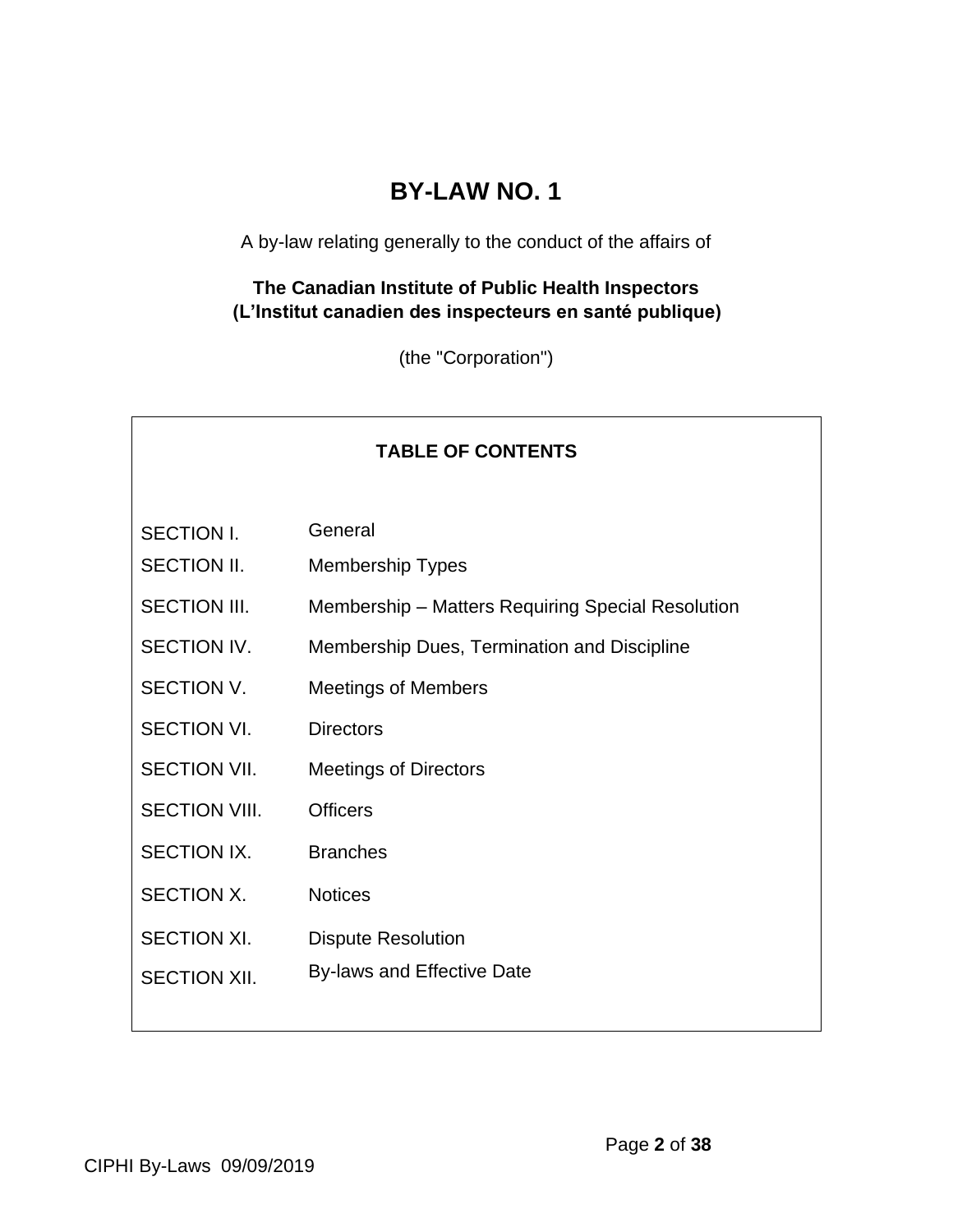BE IT ENACTED as a by-law of the Corporation as follows:

# **SECTION I General**

### **1.01 Definition**

- (a) In this by-law and all other by-laws of the Corporation, unless the context otherwise requires:
	- (i) "Act" means the Canada Not-For-Profit Corporations Act S.C. 2009, c.23 including the Regulations made pursuant to the Act, and any statute or regulations that may be substituted, as amended from time to time;
	- (ii) "articles" means the original or restated articles of incorporation or articles of amendment, amalgamation, continuance, reorganization, arrangement or revival of the Corporation;
	- (iii) "board" means the board of directors, the National Executive Council of the Corporation
	- (iv) "director" means a member of the board;
	- (v) "by-law" means this by-law and any other by-law of the Corporation as amended and which are, from time to time, in force and effect;
	- (vi) "meeting of members" includes an annual meeting of members or a special meeting of members; "special meeting of members" includes a meeting of any class or classes of members and a special meeting of all members entitled to vote at an annual meeting of members;
	- (vii) "ordinary resolution" means a resolution passed by a majority of not less than 50% plus 1 of the votes case on that resolution;
	- (viii) "proposal" means a notice of any matter that a member of the Corporation proposes to raise at a meeting that meets the requirements of section 163 (Shareholder Proposals) of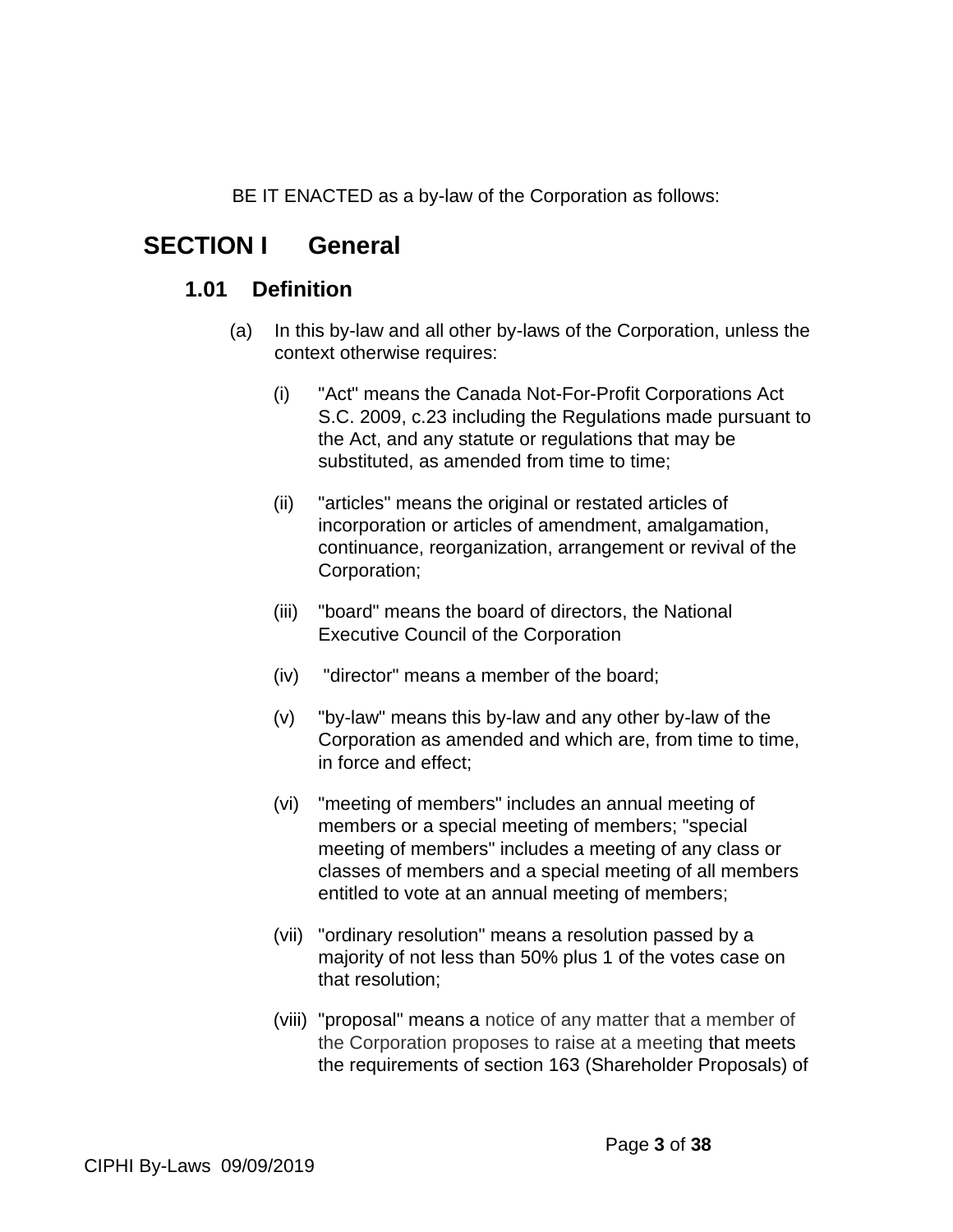the Act;

- (ix) "Regulations" means the regulations made under the Act, as amended, restated or in effect from time to time; and
- (x) "special resolution" means a resolution passed by a majority of not less than two-thirds (2/3) of the votes cast on that resolution.
- (xi) "officer" means an individual appointed as an officer under section 142, the chairperson of the board of directors, the president, a president-elect, the secretary, the treasurer, the comptroller, the general counsel, the general manager or a managing director of a corporation, or any other individual who performs functions for a corporation similar to those normally performed by an individual occupying any of those offices.

# **1.02 Interpretation**

- (a) In the interpretation of this by-law, words in the singular include the plural and vice-versa, words in one gender include all genders, and "person" includes an individual, body corporate, partnership, trust and unincorporated organization.
- (b) Other than as specified above, words and expressions defined in the Act have the same meanings when used in these by-laws.

# **1.03 Corporate Seal**

(a) The Corporation may have a corporate seal in the form approved from time to time by the board. If a corporate seal is approved by the board, the secretary of the Corporation shall be the custodian of the corporate seal.

# **1.04 Execution of Documents**

(a) Deeds, transfers, assignments, contracts, obligations and other instruments in writing requiring execution by the Corporation may be signed by any two (2) of its officers or directors. In addition, the board may from time to time direct the manner in which and the person or persons by whom a particular document or type of document shall be executed. Any person authorized to sign any document may affix the corporate seal (if any) to the document. Any signing officer may certify a copy of any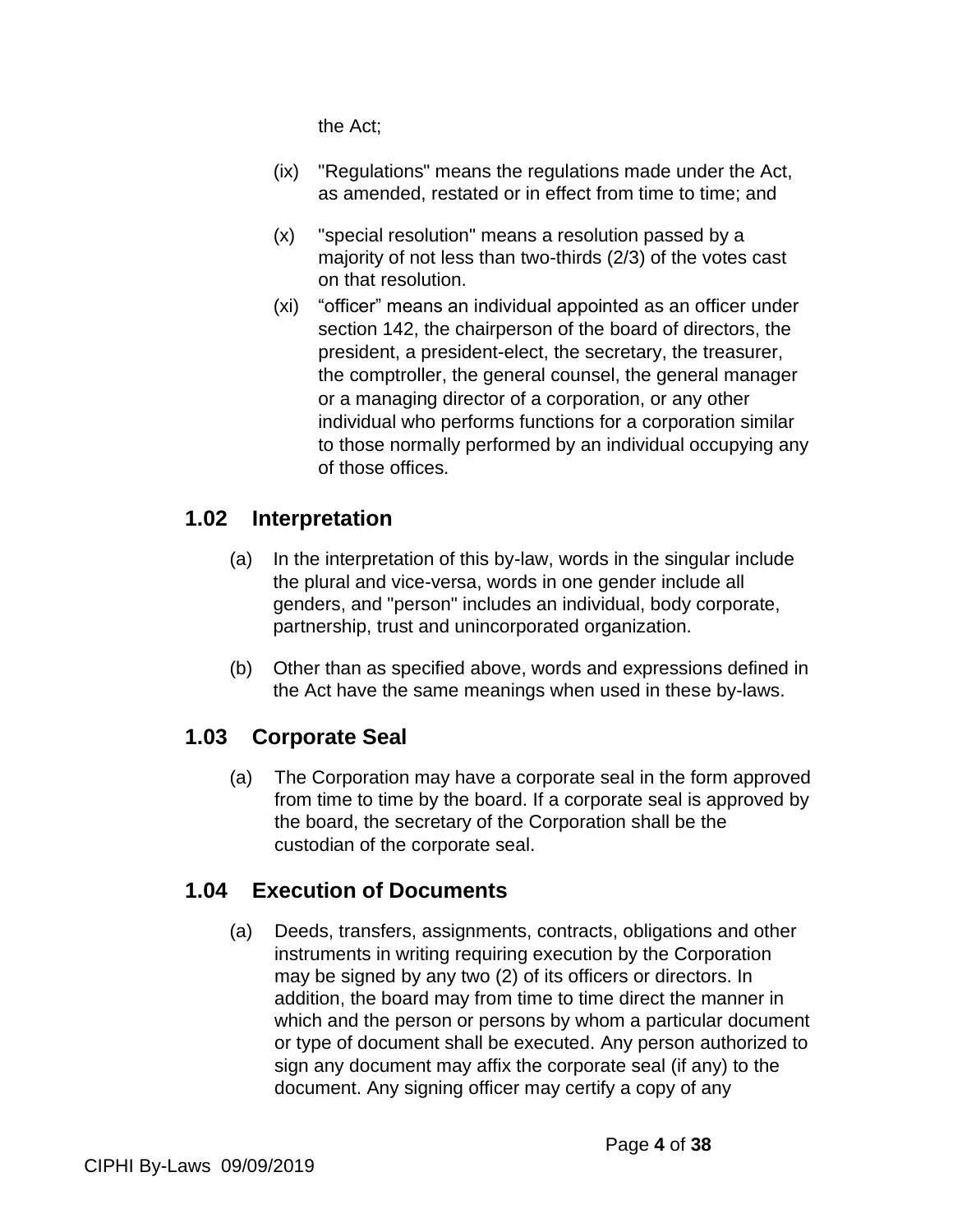instrument, resolution, by-law or other document of the Corporation to be a true copy thereof.

### **1.05 Financial Year**

(a) The financial year end of the Corporation shall be determined by the board of directors.

#### **1.06 Banking Arrangements**

(a) The banking business of the Corporation shall be transacted at such bank, trust company or other firm or corporation carrying on a banking business in Canada or elsewhere as the board of directors may designate, appoint or authorize from time to time by resolution. The banking business or any part of it shall be transacted by an officer or officers of the Corporation and/or other persons as the board of directors may by resolution from time to time designate, direct or authorize.

## **1.07 Borrowing Powers**

- (a) The directors of the Corporation may, without authorization of the members,
	- (i) borrow money on the credit of the corporation;
	- (ii) issue, reissue, sell, pledge or hypothecate debt obligations of the corporation;
	- (iii) give a guarantee on behalf and
	- (iv) mortgage, hypothecate, pledge or otherwise create a security interest in all or any property of the corporation, owned or subsequently acquired, to secure any debt obligation of the corporation.

### **1.08 Annual Financial Statements**

(a) The Corporation may, instead of sending copies of the annual financial statements and other documents referred to in subsection 172(1) (Annual Financial Statements) of the Act to the members, publish a notice to its members stating that the annual financial statements and documents provided in subsection 172(1) are available at the registered office of the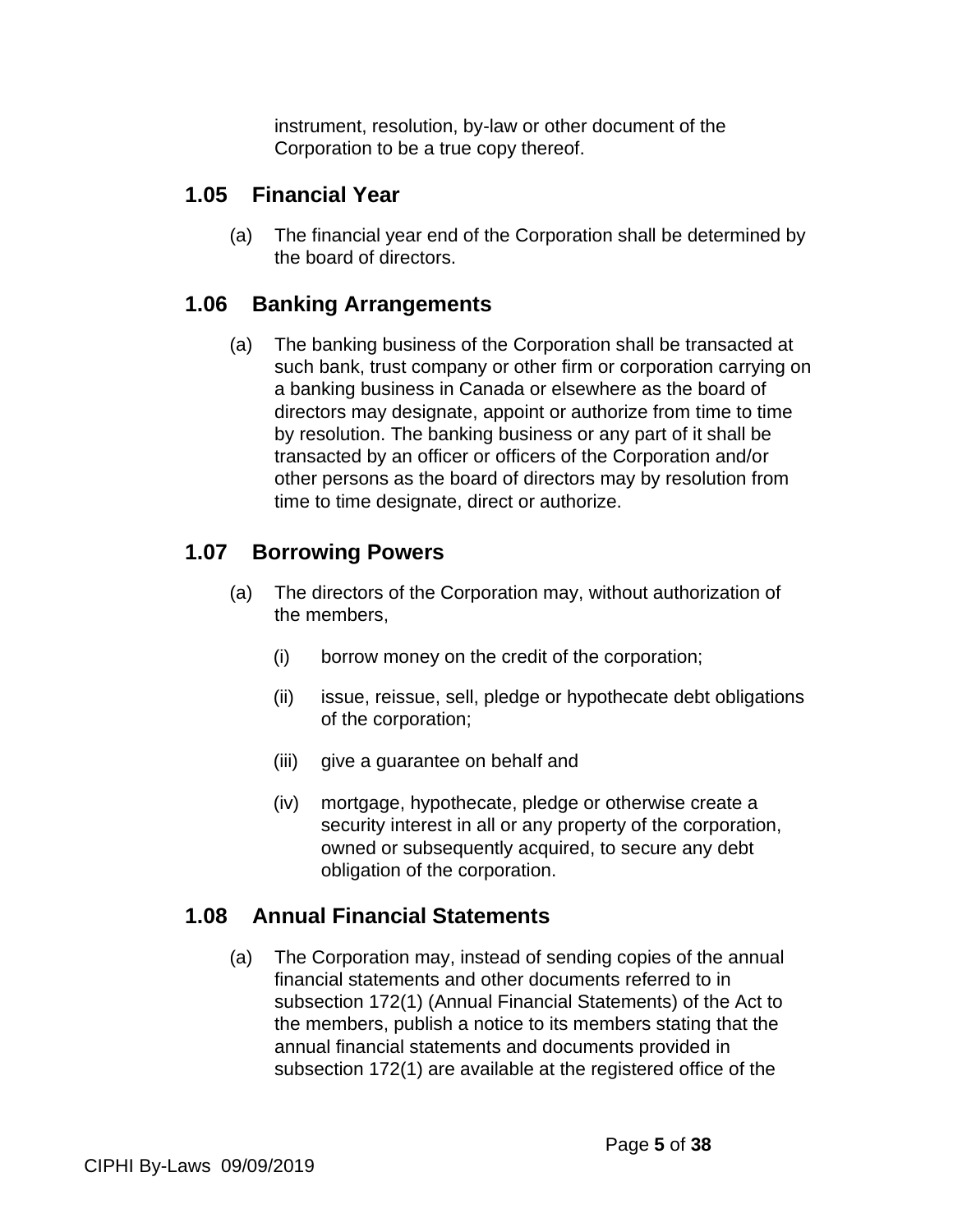Corporation and any member may, on request, obtain a copy free of charge at the registered office or by prepaid mail.

# **SECTION II Membership Types**

#### **2.01 Class A Members**

- (a) The following categories of membership shall comprise Class A Members:
	- (i) Fraternal
		- 1) Fraternal membership may be granted to any person who does not hold the CPHI(C) or the CSI(C) and who shares a common interest in the field of environmental health and wishes to contribute towards a unified voice on issues of common interest.
	- (ii) International
		- 1) International membership may be granted to any person residing outside of Canada who may or may not hold the CPHI(C) or the CSI(C) and who shares a common interest in the field of environmental health and wishes to contribute towards a unified voice on issues of common interest.
			- a) Persons who are granted International membership and who hold the CPHI(C) or the CSI(C) credential must participate in the continuing professional competency program of the Corporation.
	- (iii) Life
		- 1) Life Membership may, subject to the provisions of Subsection (c) of this Section, be conferred by the board on qualified Public Health Inspectors who are Members of the Corporation and who have made a noteworthy contribution to the advancement of Environmental Public Health and/or the purposes of the Corporation. Life Membership may be granted to persons still practising. Such Life Membership shall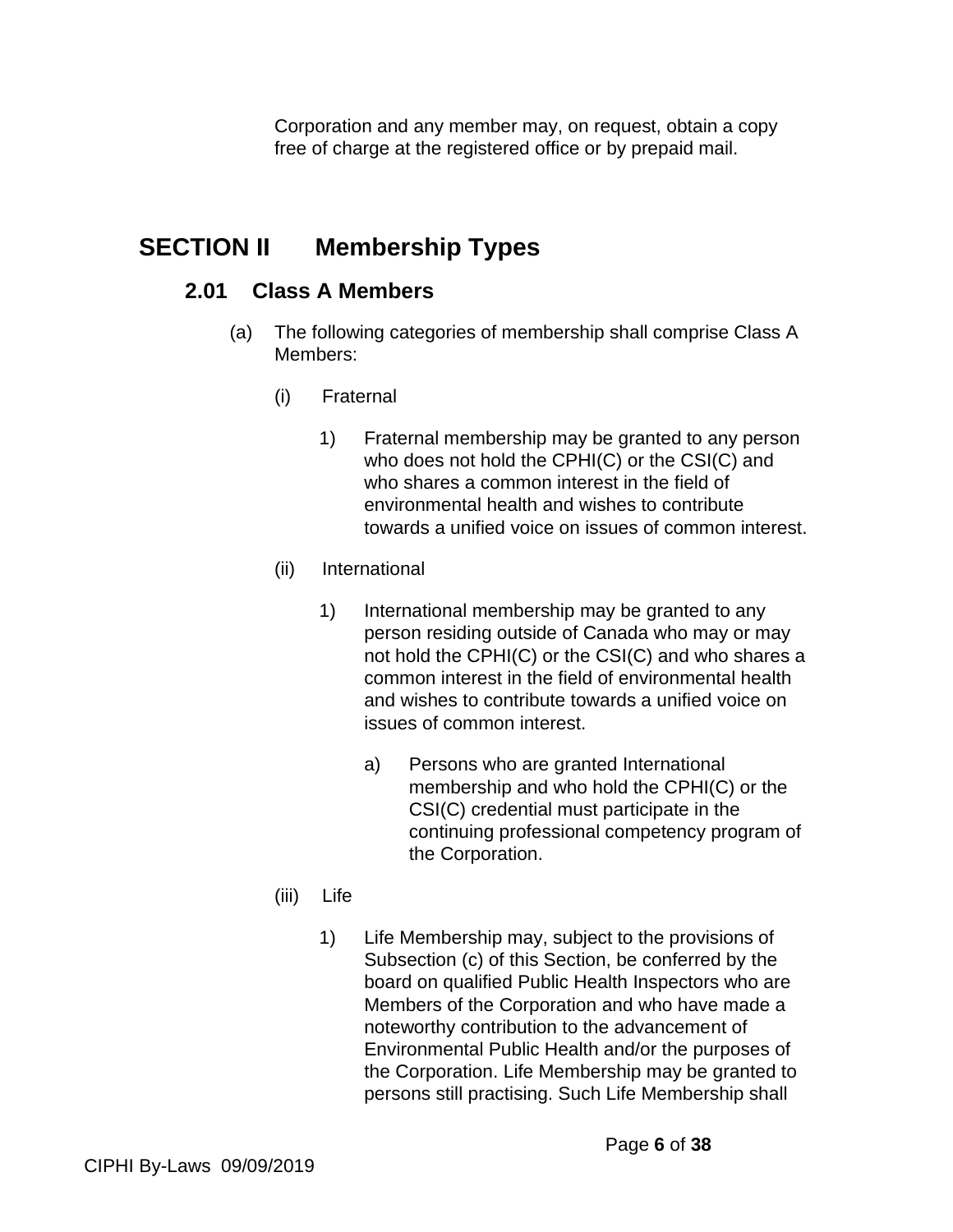carry voting privileges and the right to hold office, but no obligation to pay fees. (Amended 09/09/2019)

- 2) No more than one Life Member shall be conferred annually and the total number of living Life Members shall not exceed three (3) percent of the membership. (Amended 09/09/2019)
- 3) The board shall consider the criteria of all nominees and the successful nominee shall be chosen by a simple majority vote of the board. In case of an equality of votes, the chair of the meeting, in addition to an original vote, shall have a second or casting vote. (Amended 09/09/2019)
- 4) The nominator of a Member proposed for Life Membership shall forward with the nomination a citation setting forth the eligibility criteria of the nominee pursuant to Sub-Section (1) of this Section.
- 5) Nominations for Life Membership shall be mailed or delivered to the National Office sixty (60) days or more prior to the Annual Meeting.
- 6) Persons who are granted Life Membership must participate in the continuing professional competency program of the Corporation if they are working for an employer or an agency where the prerequisite for employment is the CPHI(C).
- (iv) Regular
	- 1) Persons may be eligible for Regular Membership if they:
		- a) Hold the Certificate in Sanitary Inspection (Canada), the Certificate in Public Health Inspection (Canada), or if they possess those qualifications acceptable to a three-fourths vote of the entire board; and
		- b) Participate in the continuing professional competency program of the Council of Professional Experience of the Corporation.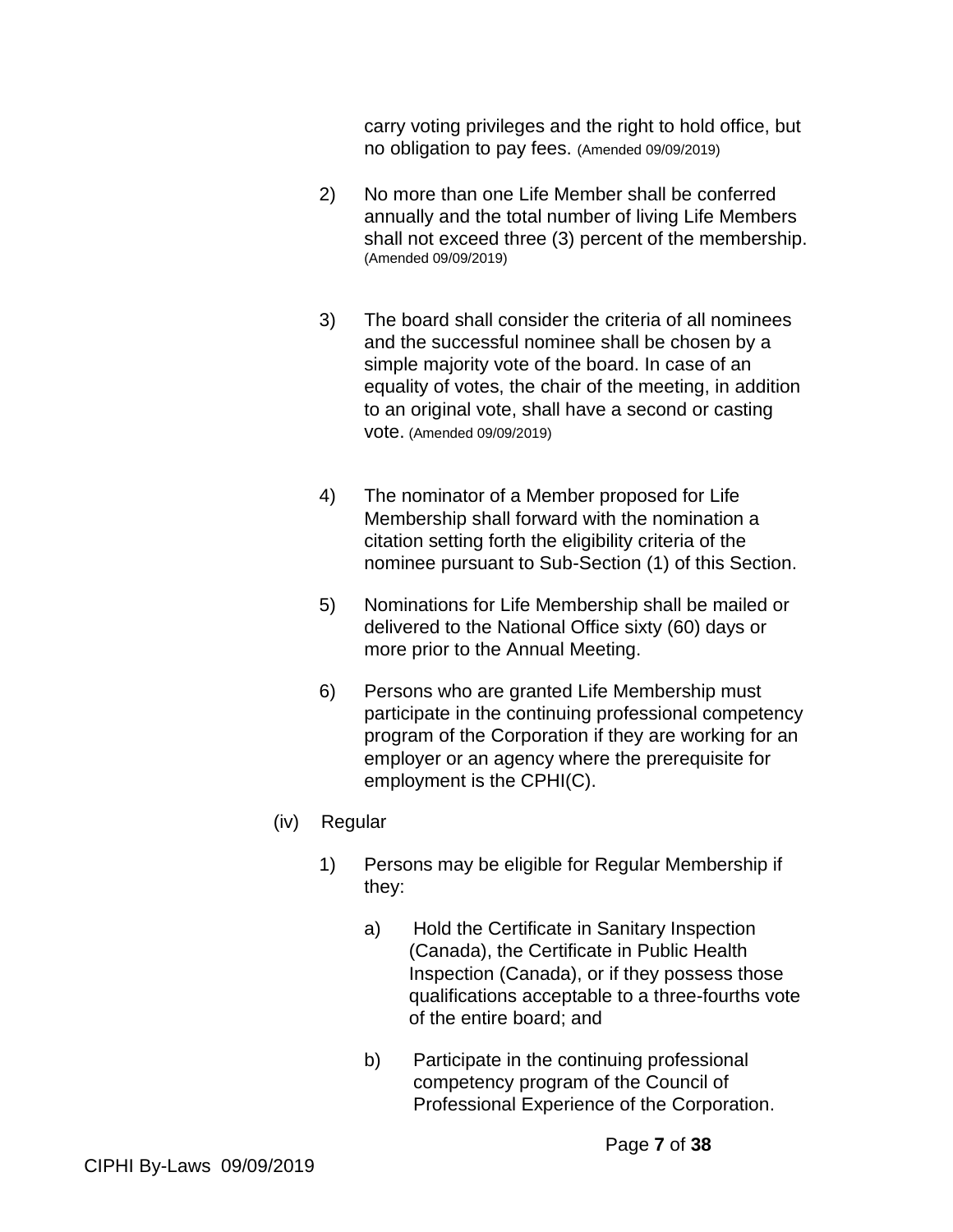- (v) Retired
	- 1) Any member who upon retirement from active employment through age, health or disability and is eligible for some form of pension, and wishes to continue membership in the Corporation may apply to the Corporation to continue such membership. The applicant shall advise the National Office as to the effective date of retirement. A Retired Member shall have full voting rights and the right to hold office.
	- 2) Any retired member who becomes an employee or contractor for another agency where the pre-requisite for employment is the CPHI(C) shall not be considered for retired membership for the duration of their period of employment.

## **2.02 Class B Members**

- (a) The following categories of membership shall comprise Class B Members:
	- (i) Affiliate
		- 1) Non-profit organizations may be eligible for Affiliate Membership if they share a common interest in the field of environmental health and wish to work toward a unified voice on issues of common interest. Affiliate Members shall have neither voting rights nor the right to hold elected office.
	- (ii) Corporate
		- 1) Persons or corporations who derive benefits of information, education and self-promotion through membership in the Corporation may be Corporate members. Such Members shall have neither voting privileges nor the right to hold office, nor shall such members be responsible for the debts and liabilities of the Corporation. Such Membership shall be at the pleasure of the Corporation.
	- (iii) Honourary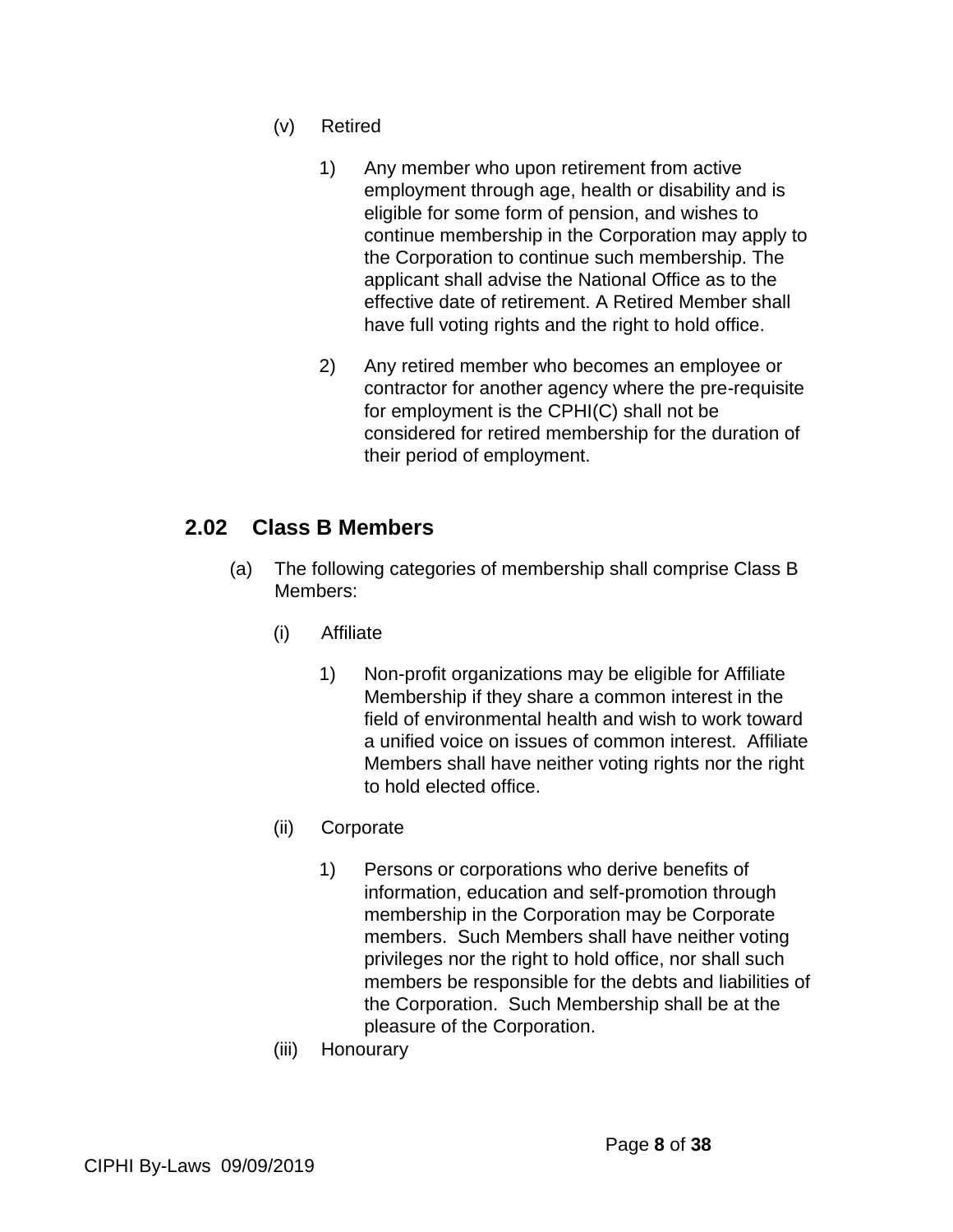- 1) May be conferred by majority vote at an Annual General Meeting as a mark of distinction to persons not holding a Certificate in Public Health Inspection, but who have made a noteworthy contribution to the Science of Public and Environmental Health. Honourary Members shall pay no fees and shall have no voting privileges. They shall not be entered upon the Register of Members of the Corporation and shall not be under any liability for the debts and liabilities of the Corporation. They shall remain Honourary Members during the pleasure of the Corporation.
- (iv) Student
	- 1) Shall be persons studying for the Certificate in Public Health Inspection (Canada) in a school accredited by the Board of Certification of Public Health Inspectors.
		- a) A student shall be a member of any Branch of the Corporation.

# **SECTION III Membership – Matters Requiring Special Resolution**

#### **3.01 Membership Classes**

- (a) Subject to the articles, there shall be two classes of members in the Corporation, namely, Class A members and Class B members. The board of directors of the Corporation may, by resolution, approve the admission of the members of the Corporation. Members may also be admitted in such other manner as may be prescribed by the board by ordinary resolution. The following conditions of membership shall apply:
	- (i) Class A Members
		- 1) Class A voting membership shall be available only to Fraternal, International, Regular, Retired and Life Members and who have applied and have been accepted for Class A voting membership in the Corporation.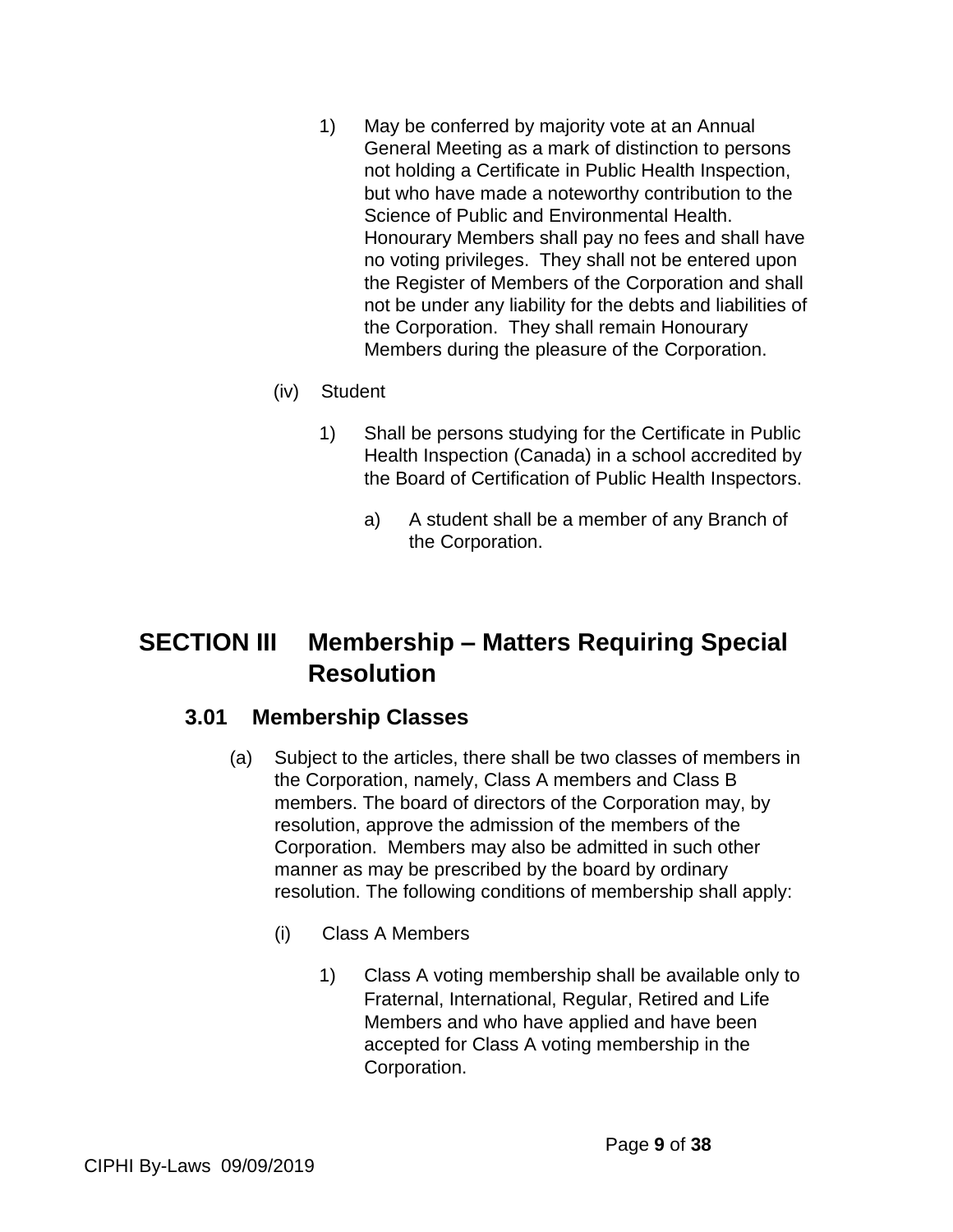- 2) The term of membership of a Class A voting member shall be annual, subject to renewal in accordance with the policies of the Corporation.
- 3) As set out in the articles, each Class A Voting member is entitled to receive notice of, attend and vote at all meetings of members and each such Class A voting member shall be entitled to one (1) vote at such meetings.
- 4) Both Fraternal and International Members shall be entitled to all benefits that are conferred upon members of the Corporation. Fraternal and International Members shall have voting rights but the application of their votes shall never count for more than twentyfive percent (25%) of the total value of all votes cast on any issue put before the membership or the board. Fraternal and International Members shall not have the right to hold office. Fraternal and International Members shall pay their dues in one single payment.
- (ii) Class B Members
	- 1) Class B non-voting membership shall be available only to Student, Affiliate, Honourary, and Corporate Members and who have applied and have been accepted for Class B non-voting membership in the Corporation.
	- 2) The term of membership of a Class B non-voting member shall be annual, subject to renewal in accordance with the policies of the Corporation.
	- 3) Subject to the Act and the articles, a Class B nonvoting member shall not be entitled to receive notice of or vote at meetings of the members of the Corporation.
- (b) Pursuant to subjection 197(1) (Fundamental Changes) of the Act, a special resolution of the members is required to make any amendments to this section of the by-laws if those amendments affect membership rights and/or conditions described in paragraphs 197(1)(e), (h), (l) or (m).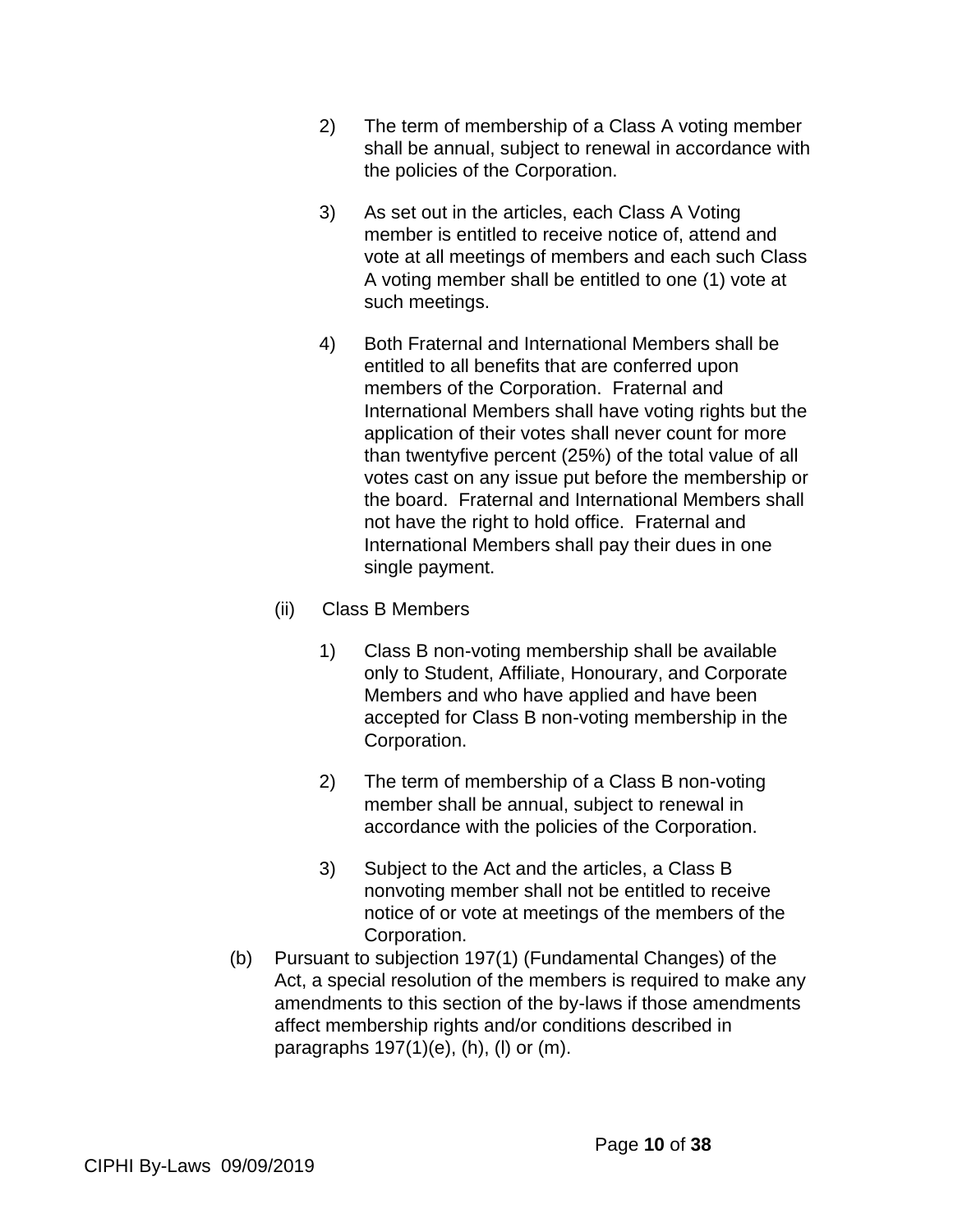## **3.02 Application for Membership**

- (a) Every person or organization wishing to join the corporation must make application on a form to be obtained from the corporation.
- (b) Such application for membership shall be made through the board.
- (c) In such a case, or in the instance that a branch objects to an application or the board fails to approve an application, the National Office shall immediately notify the applicant of the reasons for such objections or failure to approve the application and of his/her right to appeal to the Annual General Meeting of the Corporation.

### **3.03 Membership Certificates**

(a) All Membership Certificates shall remain the property of the Corporation and shall be returned upon request after discontinuance of membership.

### **3.04 Notice of Members Meeting**

- (a) Notice of the time and place of a meeting of members shall be given to each member entitled to vote at the meeting by the following means:
	- (i) by mail, courier or personal delivery to each member entitled to vote at the meeting, during a period of 21 to 60 days before the day on which the meeting is to be held; or
	- (ii) by telephonic, electronic or other communication medium to each member entitled to vote at the meeting, during a period of 21 to 35 days before the day on which the meeting is to be held.
- (b) Pursuant to subsection 197(1) (Fundamental Change) of the Act, a special resolution of the members is required to make any amendment to the by-laws of the Corporation to change the manner of giving notice to members entitled to vote at a meeting of members.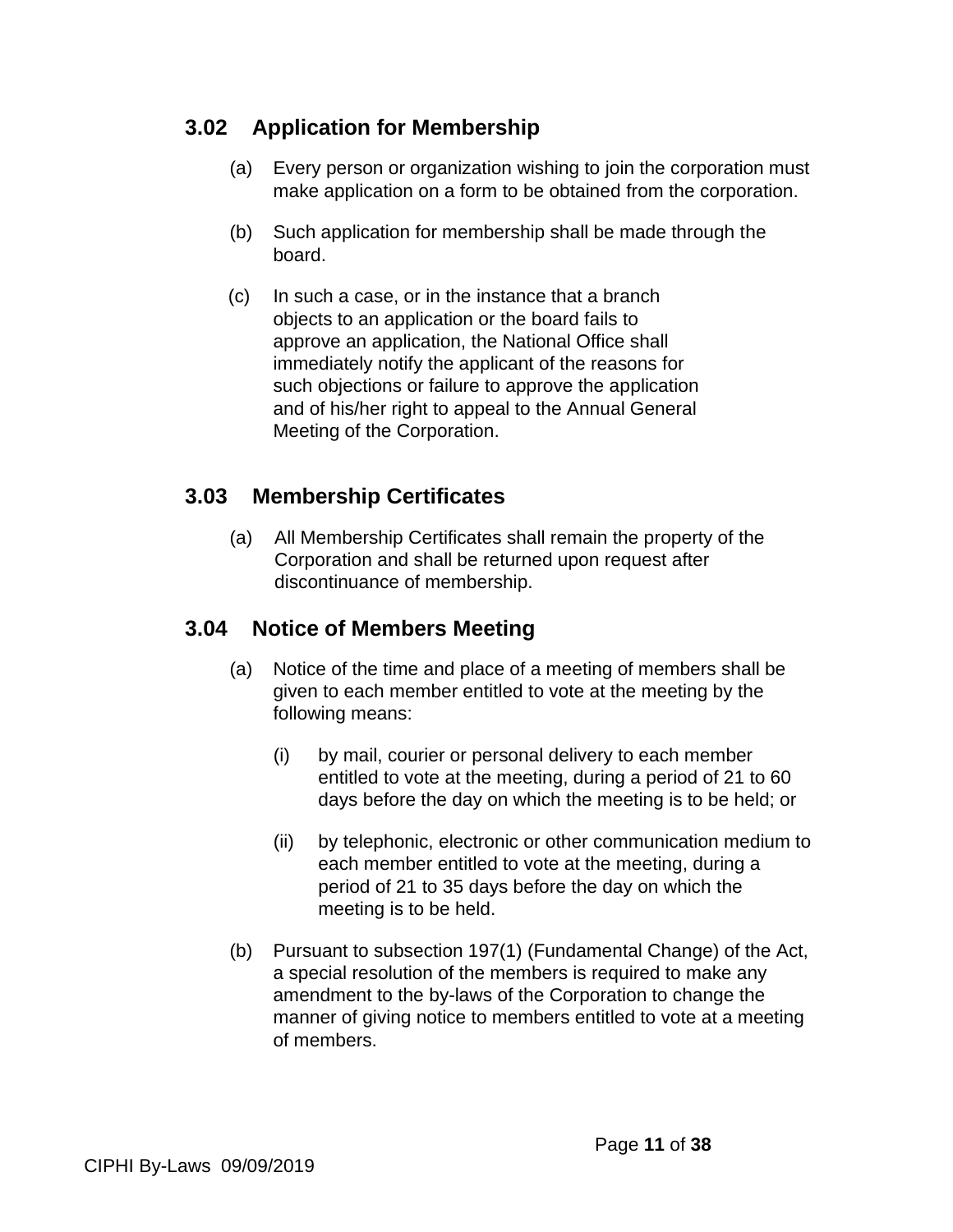- (c) Pursuant to Section 163 (1-11) of the Act, a member entitled to vote at an annual meeting of members may:
	- (i) submit to the Corporation notice of any matter that the member proposes to raise at the meeting, referred to in this section as a "proposal";
	- (ii) discuss at the meeting any matter with respect to which the member would have been entitled to submit a proposal; and
	- (iii) the Corporation shall include the proposal in the notice of meeting required under section162 of the Act.

## **3.05 Members Calling a Members' Meeting**

(a) The board of directors shall call a special meeting of members in accordance with Section 167 of the Act, on written requisition of members carrying not less than 5% of the voting rights. If the directors do not call a meeting within twenty-one (21) days of receiving the requisition, any member who signed the requisition may call the meeting.

### **3.06 Absentee Voting at Members' Meetings**

- (a) Pursuant to Section 171(1) of the Act, a member entitled to vote at a meeting of members may vote by proxy by appointing in writing a proxyholder, and one or more alternate proxyholders, who are members, to attend and act at the meeting in the manner and to the extent authorized by the proxy and with the authority conferred by it subject to the following requirements:
	- (i) a proxy is valid only at the meeting in respect of which it is given or at a continuation of that meeting after an adjournment;
	- (ii) a member may revoke a proxy by depositing an instrument or act in writing executed or, in Quebec, signed by the member or by their agent or mandatory
		- 1) at the registered office of the Corporation no later than the last business day preceding the day of the meeting, or the day of the continuation of that meeting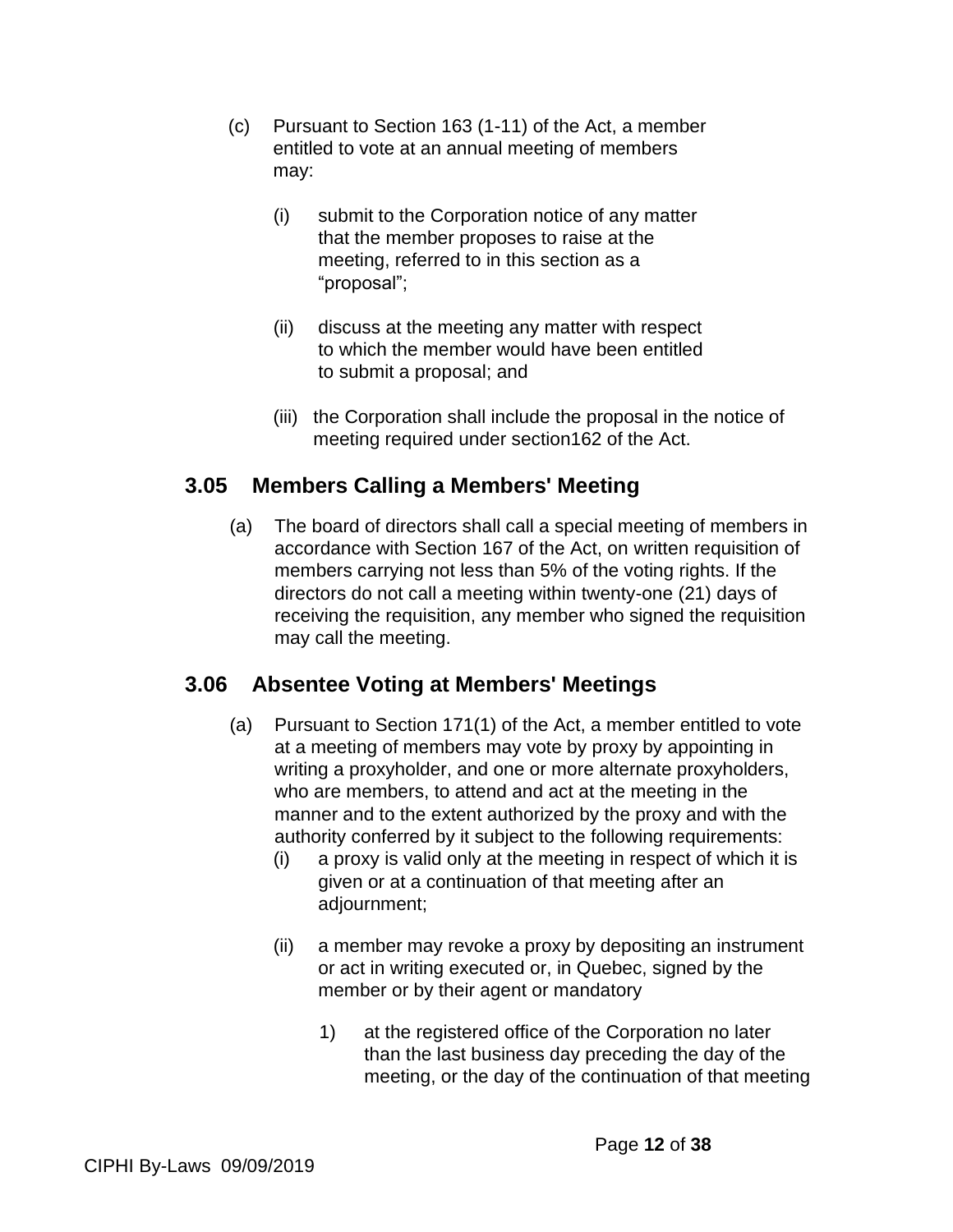after an adjournment of that meeting, at which the proxy is to be used, or

- 2) with the chairperson of the meeting on the day of the meeting or the day of the continuation of that meeting after an adjournment of that meeting;
- (b) a proxyholder or an alternate proxyholder has the same rights as the member by whom they were appointed, including the right to speak at a meeting of members in respect of any matter, to vote by way of ballot at the meeting, to demand a ballot at the meeting and, except where a proxyholder or an alternate proxyholder has conflicting instructions from more than one member, to vote at the meeting by way of a show of hands;
- (c) if a form of proxy is created by a person other than the member, the form of proxy shall
	- $(i)$  indicate, in bold-face type,
		- 1) the meeting at which it is to be used,
		- 2) that the member may appoint a proxyholder, other than a person designated in the form of proxy, to attend and act on their behalf at the meeting, and
		- 3) instructions on the manner in which the member may appoint the proxyholder,
	- (ii) contain a designated blank space for the date of the signature,
	- (iii) provide a means for the member to designate some other person as proxyholder, if the form of proxy designates a person as proxyholder,
	- (iv) provide a means for the member to specify that the membership registered in their name is to be voted for or against each matter, or group of related matters, identified in the notice of meeting, other than the appointment of a public accountant and the election of directors,
	- (v) provide a means for the member to specify that the membership registered in their name is to be voted or withheld from voting in respect of the appointment of a public accountant or the election of directors, and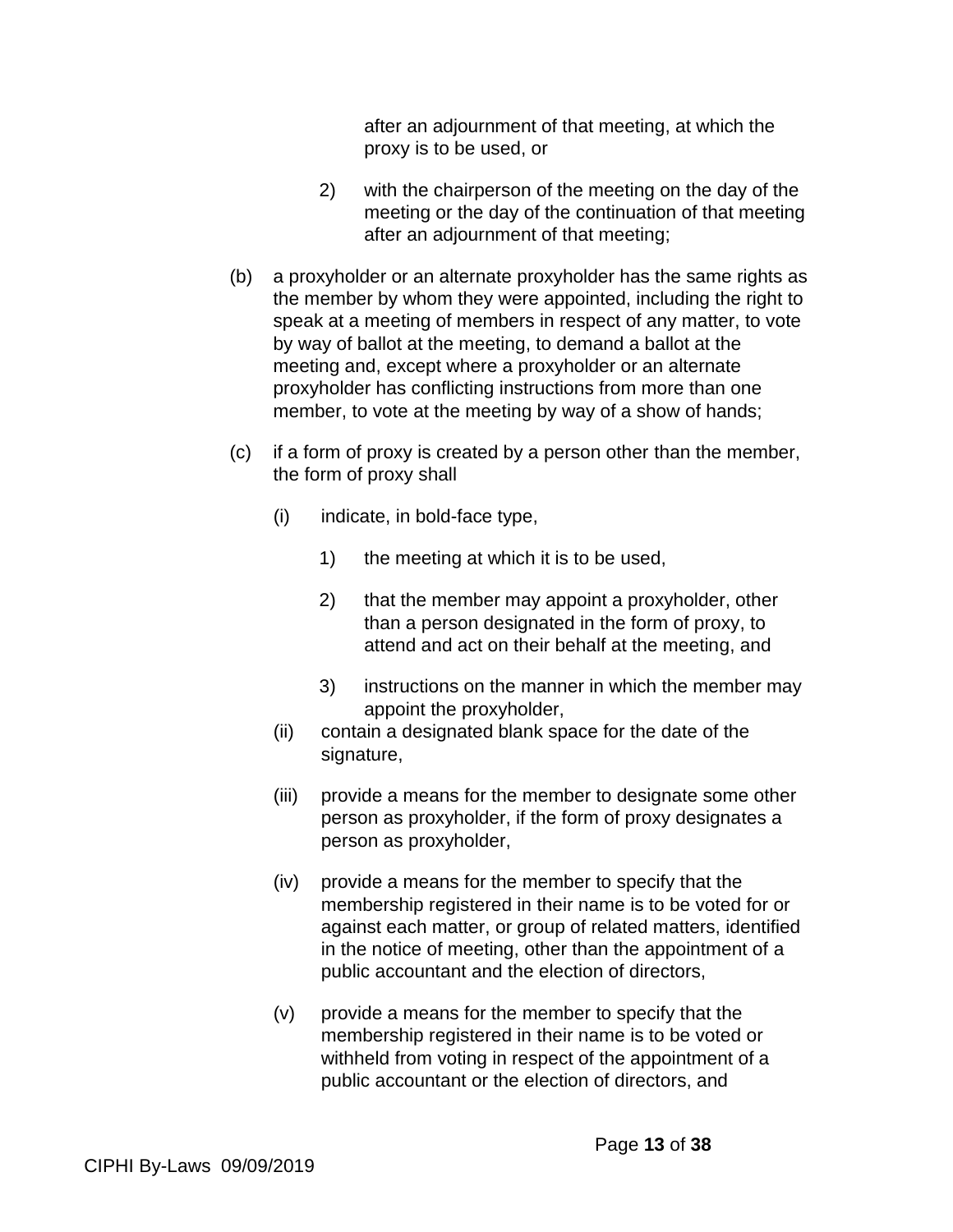- (vi) state that the membership represented by the proxy is to be voted or withheld from voting, in accordance with the instructions of the member, on any ballot that may be called for and that, if the member specifies a choice under subparagraph (iv) or (v) with respect to any matter to be acted on, the membership is to be voted accordingly;
- (d) a form of proxy may include a statement that, when the proxy is signed, the member confers authority with respect to matters for which a choice is not provided in accordance with subparagraph (d)(iv) only if the form of proxy states, in bold-face type, how the proxyholder is to vote the membership in respect of each matter or group of related matters;
- (e) if a form of proxy is sent in electronic form, the requirements that certain information be set out in bold-face type are satisfied if the information in question is set out in some other manner so as to draw the addressee's attention to the information; and
- (f) a form of proxy that, if signed, has the effect of conferring a discretionary authority in respect of amendments to matters identified in the notice of meeting or other matters that may properly come before the meeting must contain a specific statement to that effect.
- (g) Pursuant to Section 197(1) of the Act, a special resolution of the members (and if Section 199 applies, a special resolution of each class of members) is required to make any amendment to the articles or by-laws of the Corporation to change this method of voting by members not in attendance at a meeting of members.

# **SECTION IV Membership Dues, Termination and Discipline**

### **4.01 Membership Dues**

- (a) Members shall be notified in writing of the membership dues at any time payable by them and, if any are not paid within one (1) calendar month of the membership renewal date the members in default shall automatically cease to be members of the Corporation.
- (b) The membership dues for Regular members shall be comprised of a National Assessment and a Branch Assessment.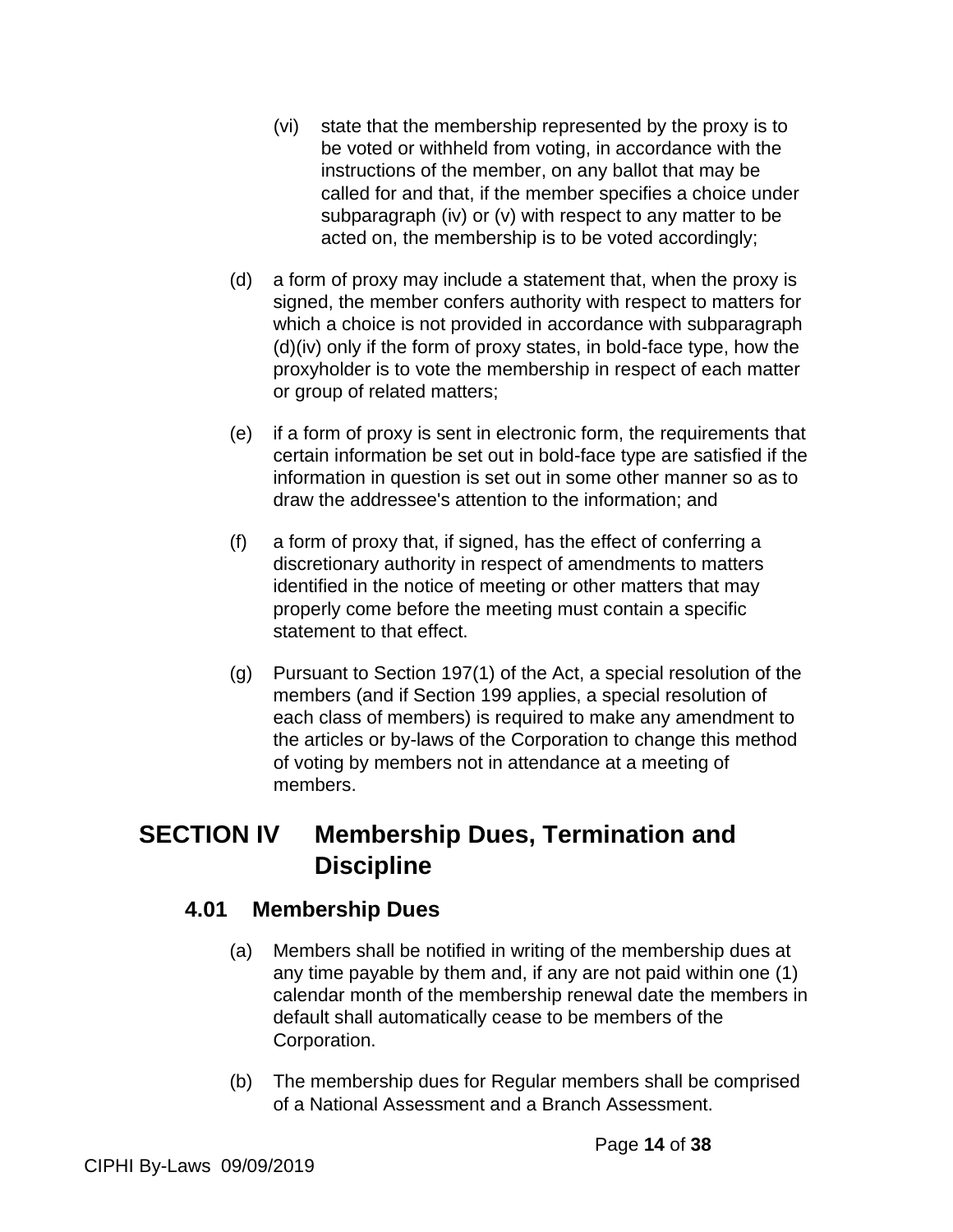- (i) The National Assessment shall be reviewed and set at an Annual General Meeting of the Corporation.
- (ii) Each Branch shall establish and set its own Branch Assessment at an Annual General of that Branch, but the Branch Assessment cannot be less than ten (10) dollars per year.
- (iii) Branch Assessments shall be returned to the Branch to which the member belongs at a frequency determined by the board.

#### **4.02 Termination of Membership**

- (a) A membership in the Corporation is terminated when:
	- (i) the member dies, or, in the case of a member that is a Corporation, the Corporation is dissolved;
	- (ii) a member fails to maintain any qualifications for membership described in the section on membership conditions of these by-laws;
	- (iii) the member resigns by delivering a written resignation to the chair of the board of the Corporation in which case such resignation shall be effective on the date specified in the resignation;
	- (iv) the member is expelled in accordance with any discipline of members section or is otherwise terminated in accordance with the articles or by-laws;
	- (v) the member's term of membership expires; or
	- (vi) the Corporation is liquidated or dissolved under the Act.
	- (vii) Subject to the articles, upon any termination of membership, the rights of the member, including any rights in the property of the Corporation, automatically cease to exist.

# **4.03 Discipline of Members**

(a) The board shall have authority to discipline any member of the Corporation for any one or more of the following grounds: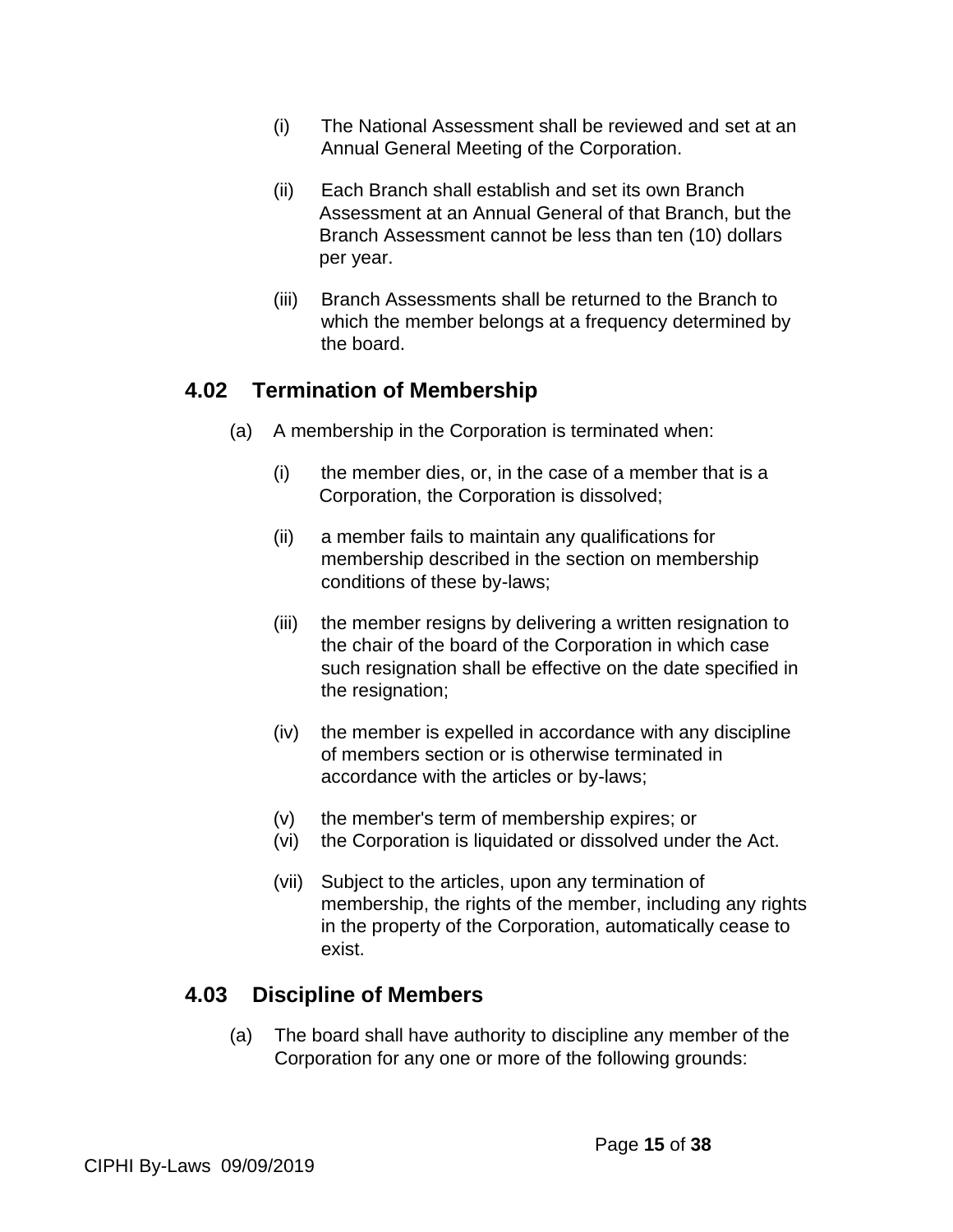- (i) violating any provision of the articles, by-laws, or written policies of the Corporation;
- (ii) carrying out any conduct which may be detrimental to the Corporation as determined by the board in its sole discretion;
- (iii) for any other reason that the board in its sole and absolute discretion considers to be reasonable, having regard to the purpose of the Corporation.
- (iv) In the event that the board determines that a member should be expelled or suspended from membership in the Corporation, the president, or such other officer as may be designated by the board, shall provide twenty (20) days notice of suspension or expulsion to the member and shall provide reasons for the proposed suspension or expulsion. The member may make written submissions to the president, or such other officer as may be designated by the board, in response to the notice received within such twenty (20) day period. In the event that no written submissions are received by the president, the president, or such other officer as may be designated by the board, may proceed to notify the member that the member is suspended or expelled from membership in the Corporation. If written submissions are received in accordance with this section, the board will consider such submissions in arriving at a final decision and shall notify the member concerning such final decision within a further twenty (20) days from the date of receipt of the submissions. The board's decision shall be final and binding on the member, without any further right of appeal.

# **SECTION V Meetings of Members**

## **5.01 Proposals Nominating Directors at Annual Members' Meetings**

(a) Subject to the Regulations under the Act, any proposal may include nominations for the election of directors if the proposal is signed by not less than 5% of members entitled to vote at the meeting at which the proposal is to be presented.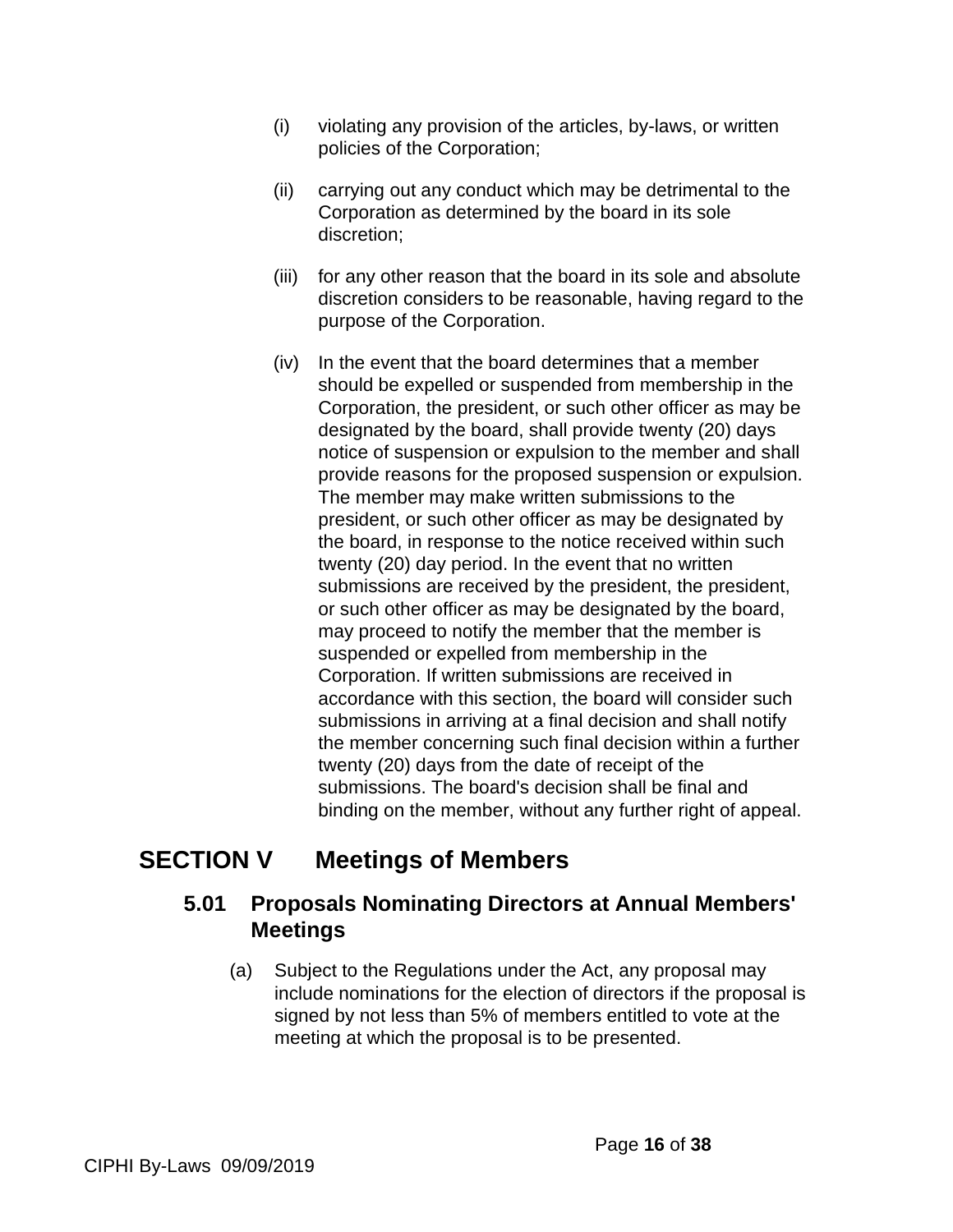# **5.02 Cost of Publishing Proposals for Annual Members' Meetings**

(a) The member who submitted the proposal shall pay the cost of including the proposal and any statement in the notice of meeting at which the proposal is to be presented unless otherwise provided by ordinary resolution of the members present at the meeting.

# **5.03 Place of Members' Meeting**

(a) Subject to compliance with section 159 (Place of Members' Meetings) of the Act, meetings of the members may be held at any place within Canada determined by the board or, if all of the members entitled to vote at such meeting so agree, outside Canada.

### **5.04 Persons Entitled to be Present at Members' Meetings**

(a) Members, non-members, directors and the public accountant of the Corporation are entitled to be present at a meeting of members. However, only those members entitled to vote at the members' meeting according to the provisions of the Act, articles and by-laws are entitled to cast a vote at the meeting.

# **5.05 Quorum at Members' Meetings**

(a) Fifty (50) or 20% of the membership, whichever is less, shall form a quorum for a General Meeting or Special Meeting. If a quorum is present at the opening of a meeting of members, the members present may proceed with the business of the meeting even if a quorum is not present throughout the meeting.

# **5.06 Votes to Govern at Members' Meetings**

(a) At any meeting of members every question shall, unless otherwise provided by the articles or by-laws or by the Act, be determined by a majority of the votes cast on the questions. In case of an equality of votes either on a show of hands or on a ballot or on the results of electronic voting, the chair of the meeting in addition to an original vote shall have a second or casting vote.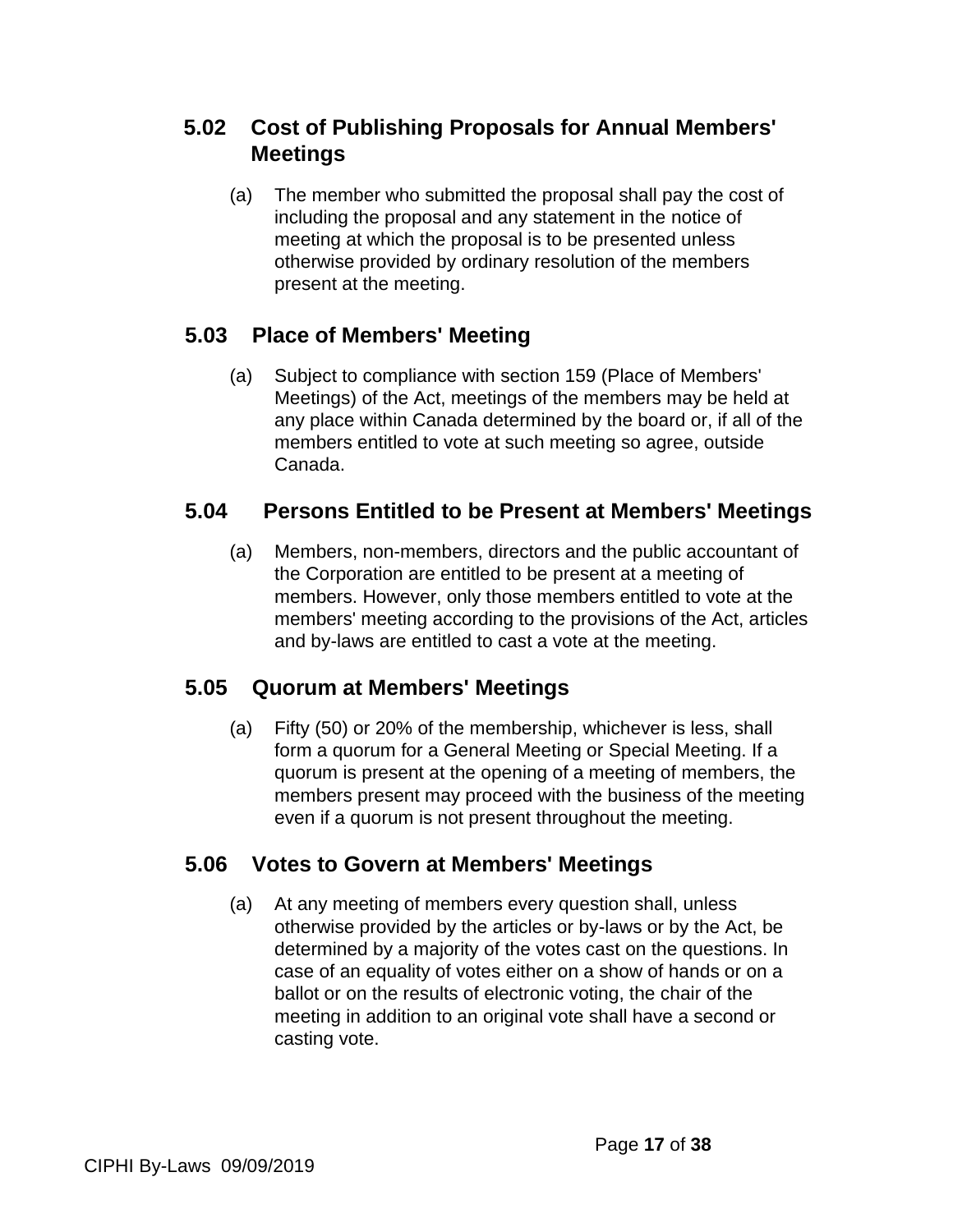# **5.07 Participation by Electronic Means at Members' Meetings**

(a) If the Corporation chooses to make available a telephonic, electronic or other communication medium that permits all participants to communicate adequately with each other during a meeting of members, any person entitled to attend such meeting may participate in the meeting by means of such telephonic, electronic or other communication medium in the manner provided by the Act. A person participating in a meeting by such means is deemed to be present at the meeting. Notwithstanding any other provision of this by-law, any person participating in a meeting of members pursuant to this section who is entitled to vote at that meeting may vote, in accordance with the Act, by means of any telephonic, electronic or other communication medium that the Corporation has made available for that purpose.

## **5.08 Members' Meeting Held Entirely by Electronic Means**

(a) If the directors or members of the Corporation call a meeting of members pursuant to the Act, those directors or members, as the case may be, may determine that the meeting shall be held, in accordance with the Act and the Regulations, entirely by means of a telephonic, electronic or other communication medium that permits all participants to communicate adequately with each other during the meeting.

# **SECTION VI Directors**

# **6.01 Number of Directors**

(a) The board shall consist of the number of directors specified in the articles. If the articles provide for a minimum and maximum number of directors, the board shall be comprised of the fixed number of directors as determined from time to time by the members by ordinary resolution or, if the ordinary resolution empowers the directors to determine the number, by resolution of the board. In the case of a soliciting corporation the minimum number of directors may not be fewer than three (3), at least two of whom are not officers or employees of the Corporation or its affiliates.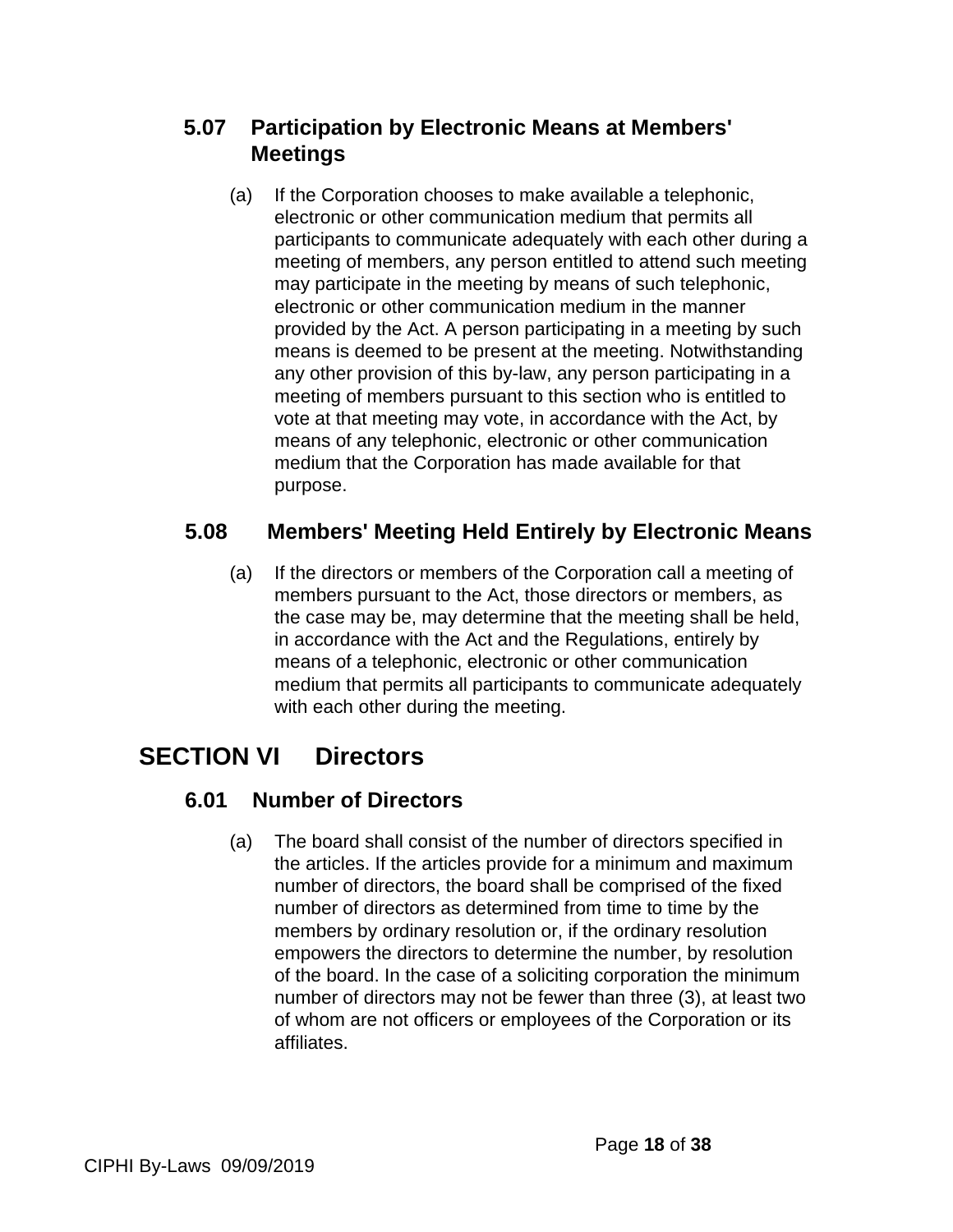## **6.02 Term of Office of Directors**

- (a) The directors shall be elected to hold office for a term determined by their Branch.
- (b) The terms for President , President-Elect, and Secretary-Treasurer shall be determined by Section 8

### **6.03 Resignation of Directors**

(a) A director may at any time give notice in writing of their intention to resign from office and on acceptance of their resignation by the board, their office shall be vacated.

# **SECTION VII Meetings of Directors**

## **7.01 Calling of Meetings of Board of Directors**

(a) Meetings of the board may be called by the chair of the board, the vice-chair of the board, or any two (2) directors at any time.

## **7.02 Notice of Meeting of Board of Directors**

(a) Notice of the time and place for the holding of a meeting of the board shall be given in the manner provided in the section on giving notice of meeting of directors of this by-law to every director of the Corporation not less than 7 days before the time when the meeting is to be held. Notice of a meeting shall not be necessary if all of the directors are present, and none objects to the holding of the meeting, or if those absent have waived notice of or have otherwise signified their consent to the holding of such meeting. Notice of an adjourned meeting is not required if the time and place of the adjourned meeting is announced at the original meeting. Unless the by-law otherwise provides, no notice of meeting need specify the purpose or the business to be transacted at the meeting except that a notice of meeting of directors shall specify any matter referred to in subsection 138(2) (Limits on Authority) of the Act that is to be dealt with at the meeting.

### **7.03 Regular Meetings of the Board of Directors**

(a) The board may appoint a day or days in any month or months for regular meetings of the board at a place and hour to be named. A copy of any resolution of the board fixing the place and time of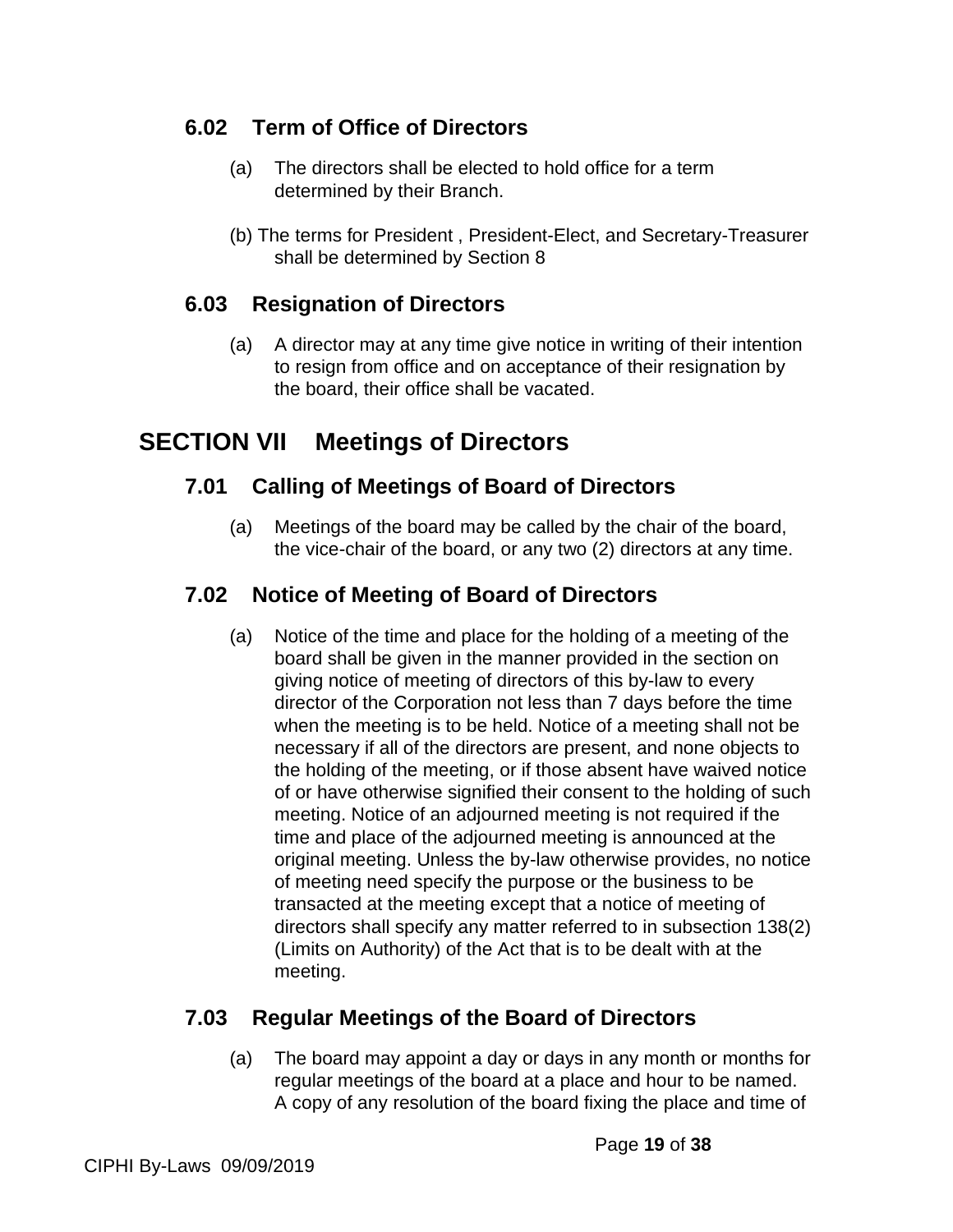such regular meetings of the board shall be sent to each director forthwith after being passed, but no other notice shall be required for any such regular meeting except if subsection 136(3) (Notice of Meeting) of the Act requires the purpose thereof or the business to be transacted to be specified in the notice.

### **7.04 Votes to Govern at Meetings of the Board of Directors**

(a) At all meetings of the board, every question shall be decided by a majority of the votes cast on the question. In case of an equality of votes, the chair of the meeting in addition to an original vote shall have a second or casting vote.

### **7.05 Committees of the Board of Directors**

(a) The board may from time to time appoint any committee or other advisory body, as it deems necessary or appropriate for such purposes and, subject to the Act, with such powers as the board shall see fit. Any such committee may formulate its own rules of procedure, subject to such regulations or directions as the board may from time to time make. Any committee member may be removed by resolution of the board of directors.

### **7.06 Appointment of Officers**

(a) The board may designate the offices of the Corporation, appoint officers on an annual or more frequent basis, specify their duties and, subject to the Act, delegate to such officers the power to manage the affairs of the Corporation. A director may be appointed to any office of the Corporation. An officer may, but need not be, a director unless these by-laws otherwise provide. Two or more offices may be held by the same person.

# **SECTION VIII Officers**

### **8.01 Description of Offices**

- (a) The affairs of the Corporation shall be managed by the board whose officers shall consist of the National President, National President–Elect, National Past President, and directors. An Executive Secretary - Treasurer may also be included.
	- (i) The President shall be appointed as the chair of the board. The chair of the board, shall, when present, preside at all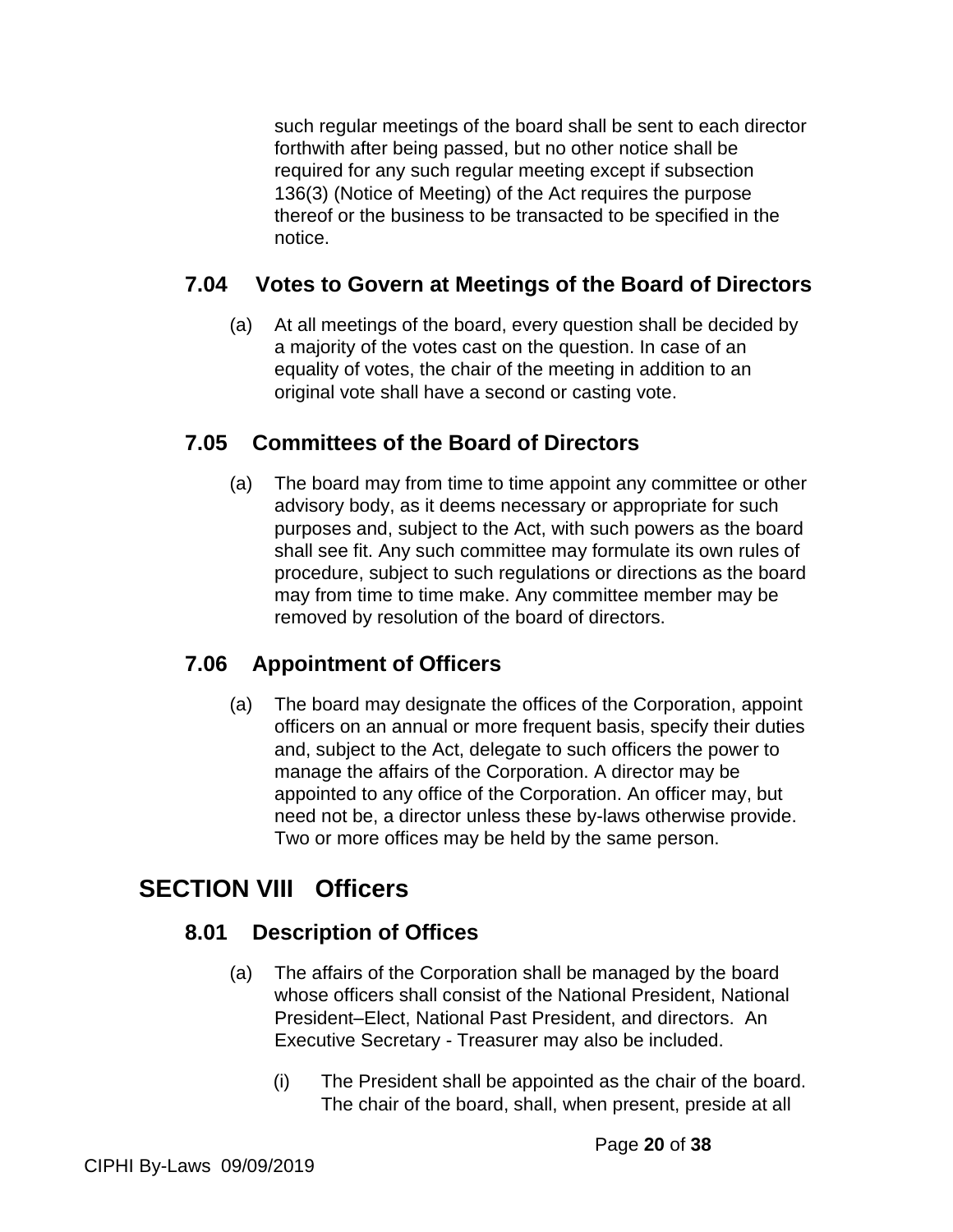meetings of the board of directors and of the members. The chair shall have such other duties and powers as the board may specify.

- (ii) The President-Elect shall be appointed as the vice-chair of the board. If the chair of the board is absent or is unable or refuses to act, the vice-chair of the board, shall, when present, preside at all meetings of the board of directors and of the members. The vice-chair shall have such other duties and powers as the board may specify.
- (iii) The President shall be the chief executive officer of the Corporation and shall be responsible for implementing the strategic plans and policies of the Corporation. The President shall, subject to the authority of the board, have general supervision of the affairs of the Corporation.
- (iv) The corporation shall at all times have a registered office in the province in Canada specified in its articles.for the purpose described in Part 4 Section 20-21 0f the NFP Corporation Act.
- (v) The board may at its pleasure engage the services of a person to provide administrative support and other services to the board and the Corporation. This person shall be known as the Executive Director.
- (vi) The Executive Secretary-Treasurer and/or Executive Director shall have the custody of the Charter, Corporation Seal, the Minutes Book and other records of the Corporation. He/she shall certify all documents required to be certified under the Corporate Seal. Under the direction of the board he/she shall oversee the receipt and deposit of moneys, the corporate accounts, enter the minutes as recorded by himself/herself or as furnished to him/her by the Recording Secretary after being duly being approved by the Board, conduct the correspondence of the Corporation and furnish the board with a copy of all correspondence. He/she shall distribute reports of the National Annual General Meetings, and board Meetings in both French and English at the pleasure of the board. He/she shall be bonded during his/her term of office and such further time until all his/her accounts have been audited and certified to be correct and in order, such cost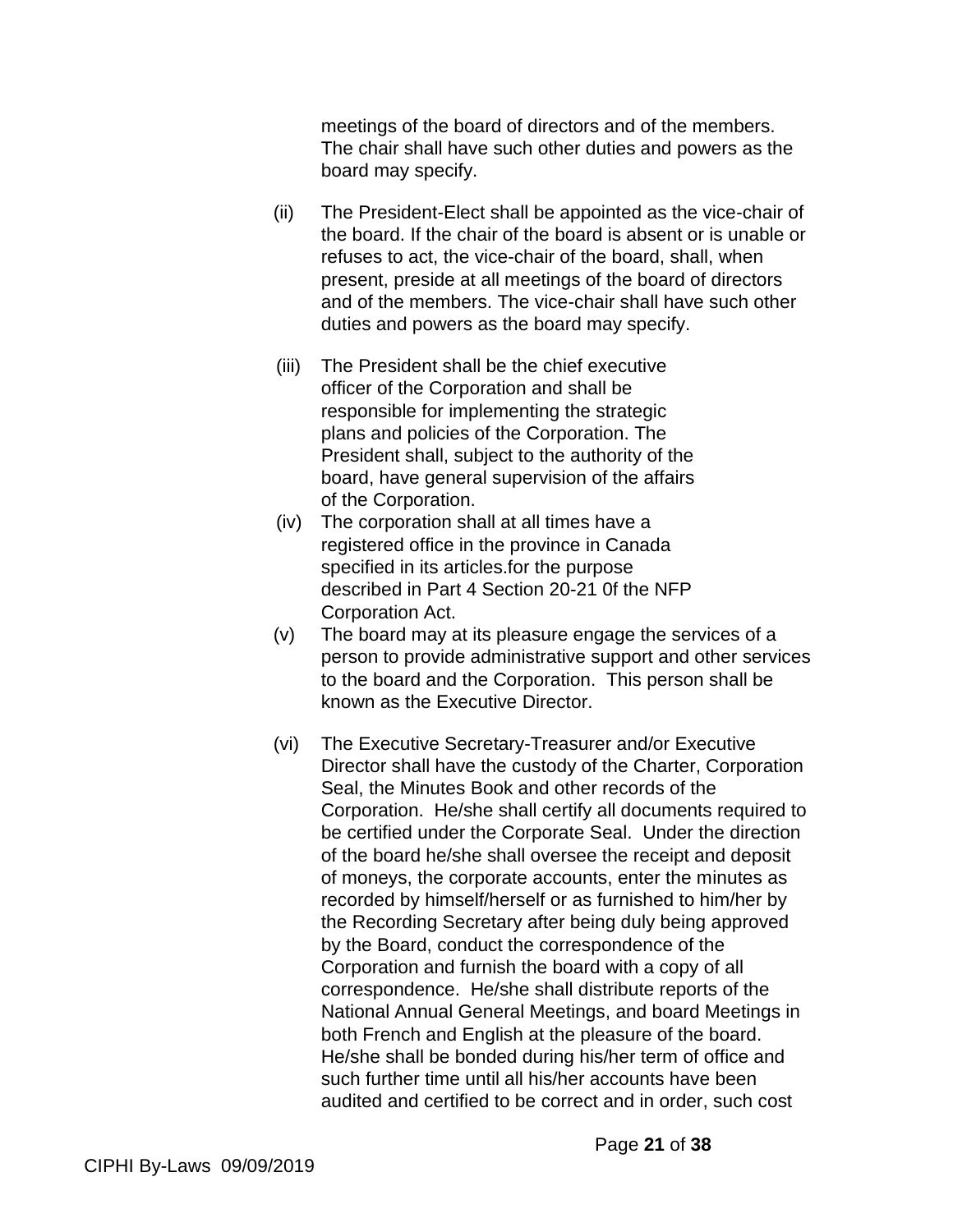of bonding to be paid for by the Corporation. Whenever, in the opinion of the board, it will not be in the best interests of the Corporation to require the attendance of the Executive Secretary-Treasurer/Executive Director at board Meetings, the board may appoint a Recording Secretary. The Recording Secretary shall be responsible for recording the Minutes of board meetings. He/she shall record Minutes of the Annual Meeting if so directed by the board. He/she shall at the discretion of the board conduct correspondence with the Executive Secretary Treasurer/Executive Director or prepare letters for the signature of the Executive Secretary-Treasurer/Executive Director. The Executive Director shall not carry a vote on the board.

(vii) The powers and duties of all other officers of the Corporation shall be such as the terms of their engagement call for or the board or president requires of them. The board may from time to time and subject to the Act, vary, add to or limit the powers and duties of any officer.

### **8.02 Election of Officers and Annual Meeting**

- (a) The election of the National President-Elect shall be held at the National Annual General Meeting. Election procedures include:
	- (i) Candidates for the office of National President-Elect shall include only members of the board and those members in good standing nominated by their Branch Executive.
	- (ii) Any member who wishes to stand for election to the office of National President-Elect shall signify such intention to the National Office in writing not less than ninety (90) days in advance of the national Annual General Meeting at which the election shall be held.
	- (iii) The National Office shall convey all such names received to the membership in writing such that they are distributed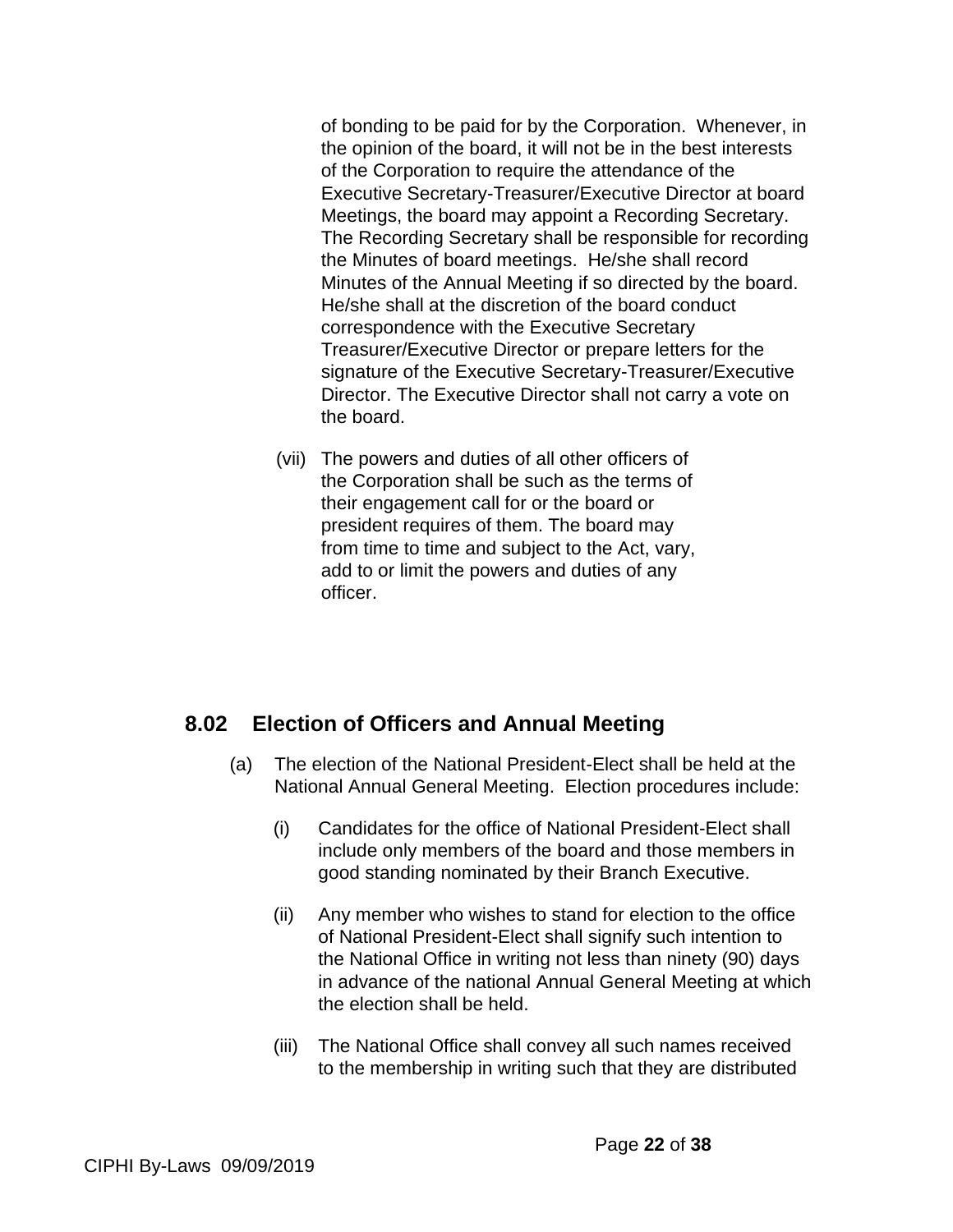not less than sixty (60) days in advance of the said meeting.

- (iv) The position of National President-Elect shall be selected by ballot at the national Annual General Meeting. The candidate receiving the majority vote for the position of National President-Elect shall be declared elected. If only one candidate seeks election for National President-Elect, the presiding officer shall declare him elected by acclamation.
- (v) The National President-Elect shall hold office for a term of two (2) years and shall assume the office of National President on January 1 of the year immediately following the national Annual General Meeting at which the next National President-Elect was elected.
- (vi) The outgoing National President shall immediately become the Immediate Past President for a period not to exceed one year.

#### **8.03 Duties of the Board**

- (a) The board shall:
	- (i) Meet to conduct the business of the Corporation as often as necessary at the call of the President or at the request of any three (3) Executive Members.
	- (ii) Receive all moneys payable to the Institute and deposit the same in a chartered Bank of Canada to the credit of the Institute.
	- (iii) Authorize the payment of cheque under the hands of the President and Executive Secretary-Treasurer/Executive Director or such other Officers as they may from time to time appoint, of all just debts and expenses.
	- (iv) Prepare a full report in writing of all relevant transactions of the Corporation during the current year, and submit the same to the Annual Meeting.
	- (v) Prepare an agenda for the Annual Meeting; provided, however, that nothing herein shall be deemed to limit the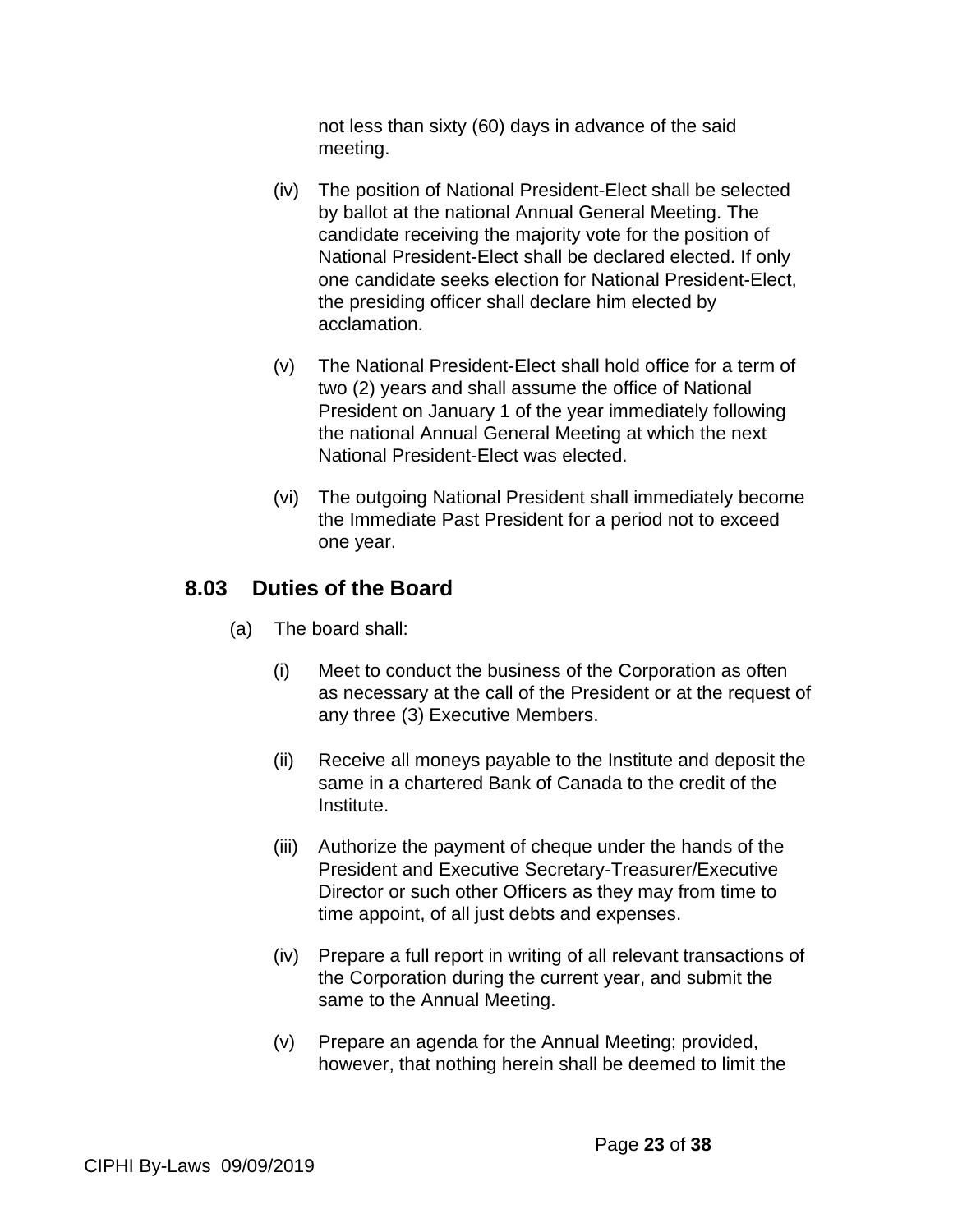powers of the Directors by Statute or under Section 22 hereof.

(vi) In the event that a Branch President is unable to attend a board Meeting, the Branch may, upon notification in writing, to the chair of the board prior to the meeting, appoint an official delegate replacing the Branch President for said Meeting. The official delegate shall enjoy, for those meetings, the rights and privileges of a National Councillor.

#### **8.04 Vacancy in Office**

- (a) In the absence of a written agreement to the contrary, the board may remove, whether for cause or without cause, any officer of the Corporation. Unless so removed, an officer shall hold office until the earlier of:
	- (i) the officer's successor being appointed,
	- (ii) the officer's resignation,
	- (iii) such officer ceasing to be a director (if a necessary qualification of appointment) or
	- (iv) such officer's death.
	- (v) If the office of any officer of the Corporation shall be or become vacant, the directors may, by resolution, appoint a person to fill such vacancy.

#### **8.05 Quorum for Transaction of NEC Business**

(a) Five (5) Members of the board shall form a quorum thereof for the transaction of business.

# **SECTION IX Branches**

#### **9.01 Branch Formation**

- (a) A single Branch may be formed in every Province or Territory or group of Provinces or Territories as endorsed by the board of directors
- (b) Each Branch shall appoint a National Councillor as a Director of the board.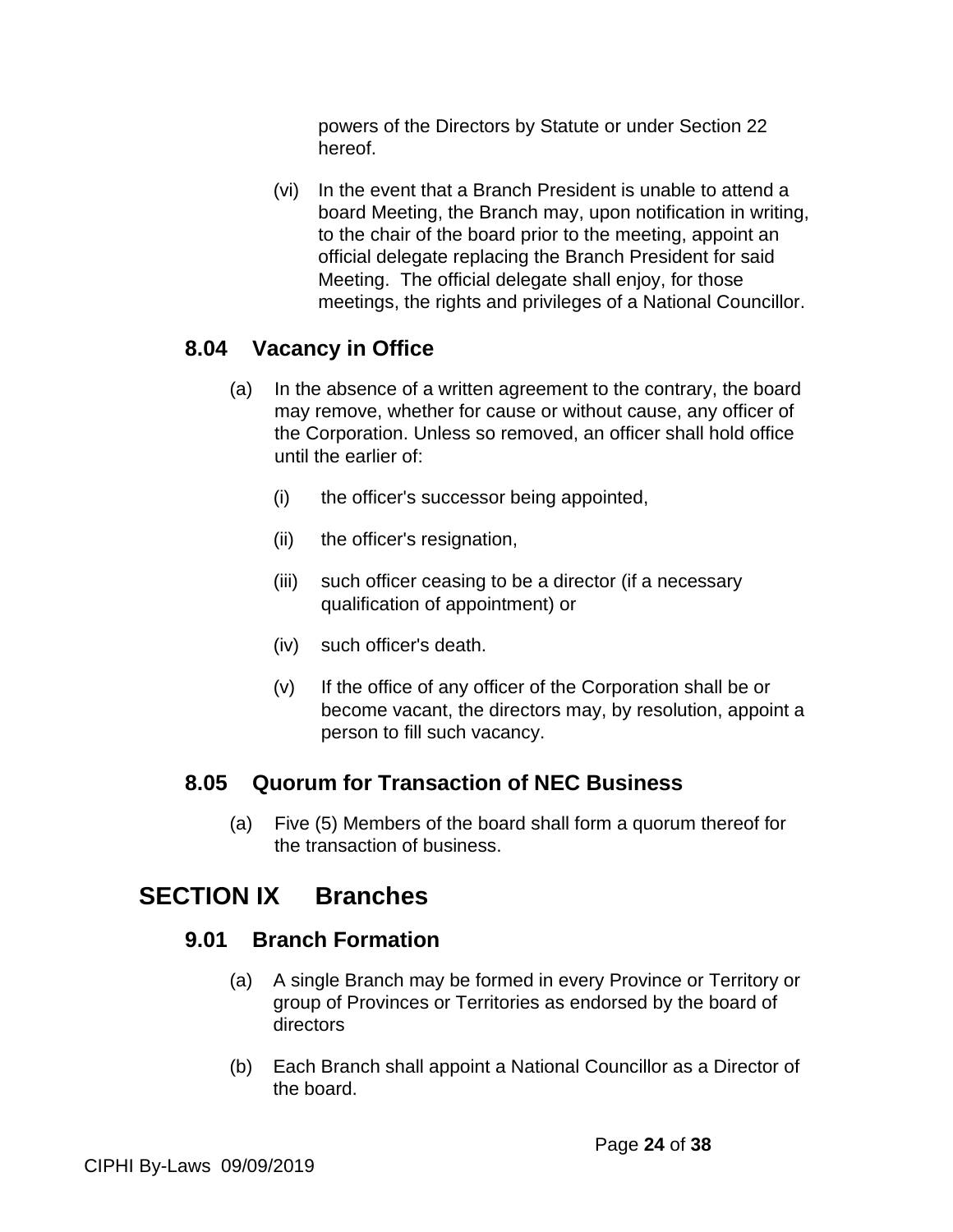(i) If no notice of formal appointment of National Councillor is received, the Branch President shall be the Director.

#### **9.02 Role and Responsibilities of the Branch**

- (a) Extend the work of the Corporation in the Province.
- (b) Retain the interest of Members and obtain new Members.
- (c) Hold an Annual General Meeting.
- (d) Deal with suspension of Members made under Section 11, and report thereon to the board. In other cases, when requested, to consider applications and if found satisfactory to endorse a recommendation in lieu of testimonials.
- (e) Review all legislation proposed by the Legislature of the Province or any Municipality therein affecting Sanitation, or the duties, educational standing, remuneration or pensions of Public Health Inspectors; and to take such action therein as may seem appropriate in the circumstances. Advocate new legislation or amendments to existing legislation if deemed advisable.
- (f) Keep the board advised on all matters affecting the welfare of the Corporation in the Branch.

#### **9.03 Branch Meetings**

- (a) Meetings of the Branch(es) that are not separately incorporated shall be held as frequently as possible on the call of the Branch President at such places as may be determined by the Branch Executive.
- (b) Any four (4) Members of the Branch Executive may require the Branch President to call Meeting.

#### **9.04 Branch Elections**

- (a) Every year, or second year at the Annual Meeting, at the discretion of the Branch, Branches shall elect a President, Secretary, Treasurer or Secretary-Treasurer and two (2) or more Branch Councillors.
- (b) Notwithstanding (a), a Branch may, by resolution or by-law, elect a Secretary-Treasurer who shall remain in office till such time as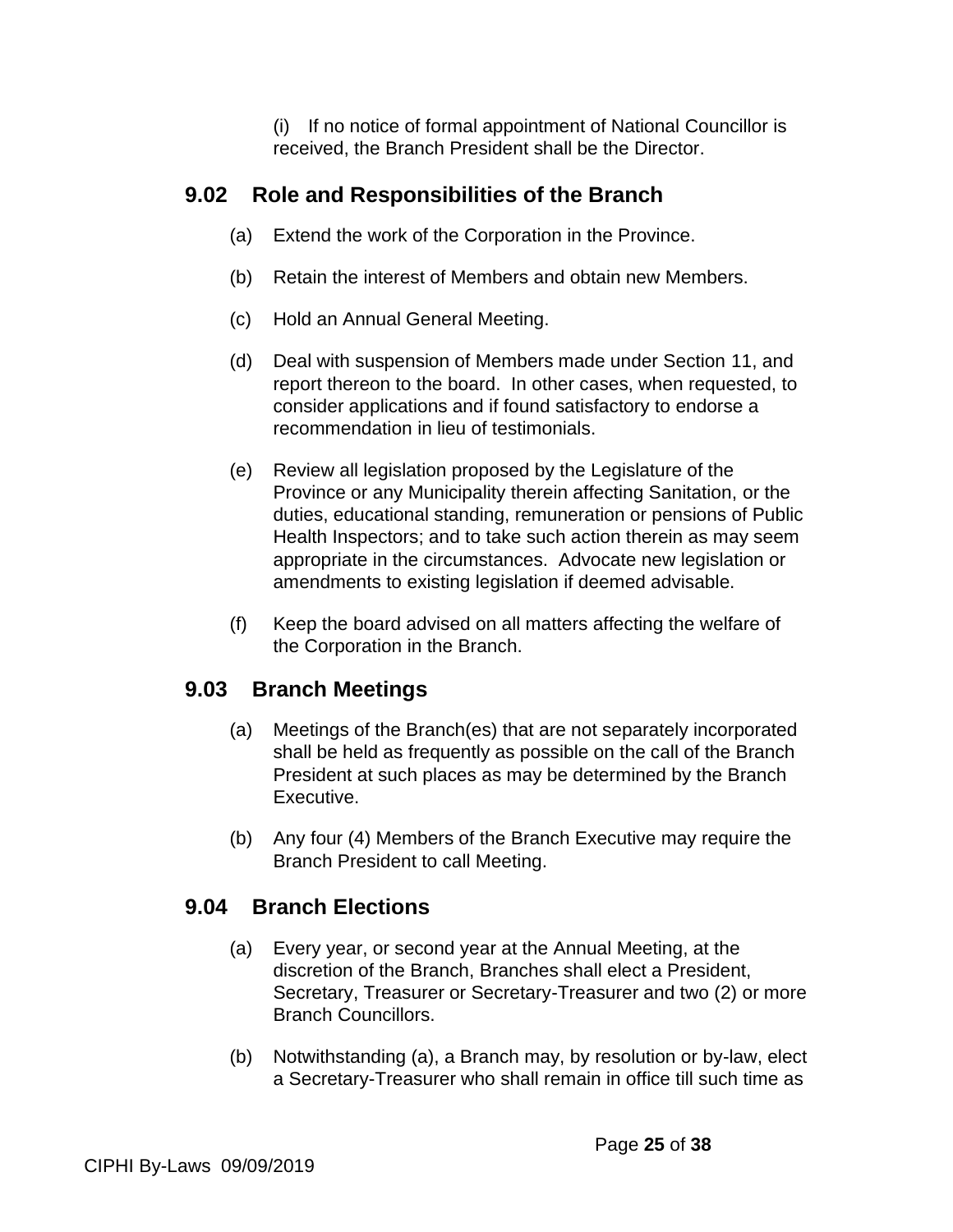he may resign or his/her services be terminated by three-quarter vote of the entire Provincial Branch Executive.

# **SECTION X Notices**

### **10.01 Invalidity of any Provisions of this By-law**

(a) The invalidity or unenforceability of any provision of this by-law shall not affect the validity or enforceability of the remaining provisions of this by-law.

### **10.02 Omissions and Errors**

(a) The accidental omission to give any notice to any member, director, officer, member of a committee of the Board or public accountant, or the non-receipt of any notice by any such person where the Corporation has provided notice in accordance with the by-laws or any error in any notice not affecting its substance shall not invalidate any action taken at any meeting to which the notice pertained or otherwise founded on such notice.

# **SECTION XI Dispute Resolution**

### **11.01 Mediation and Arbitration**

(a) Disputes or controversies among members, directors, officers, committee members, or volunteers of the Corporation are as much as possible to be resolved in accordance with mediation and/or arbitration as provided in the section on dispute resolution mechanism of this by-law.

# **11.02 Dispute Resolution Mechanism**

(a) In the event that a dispute or controversy among members, directors, officers, committee members or volunteers of the Corporation arising out of or related to the articles or by-laws, or out of any aspect of the operations of the Corporation is not resolved in private meetings between the parties then without prejudice to or in any other way derogating from the rights of the members, directors, officers, committee members, employees or volunteers of the Corporation as set out in the articles, by-laws or the Act, and as an alternative to such person instituting a law suit or legal action, such dispute or controversy shall be settled by a process of dispute resolution as follows: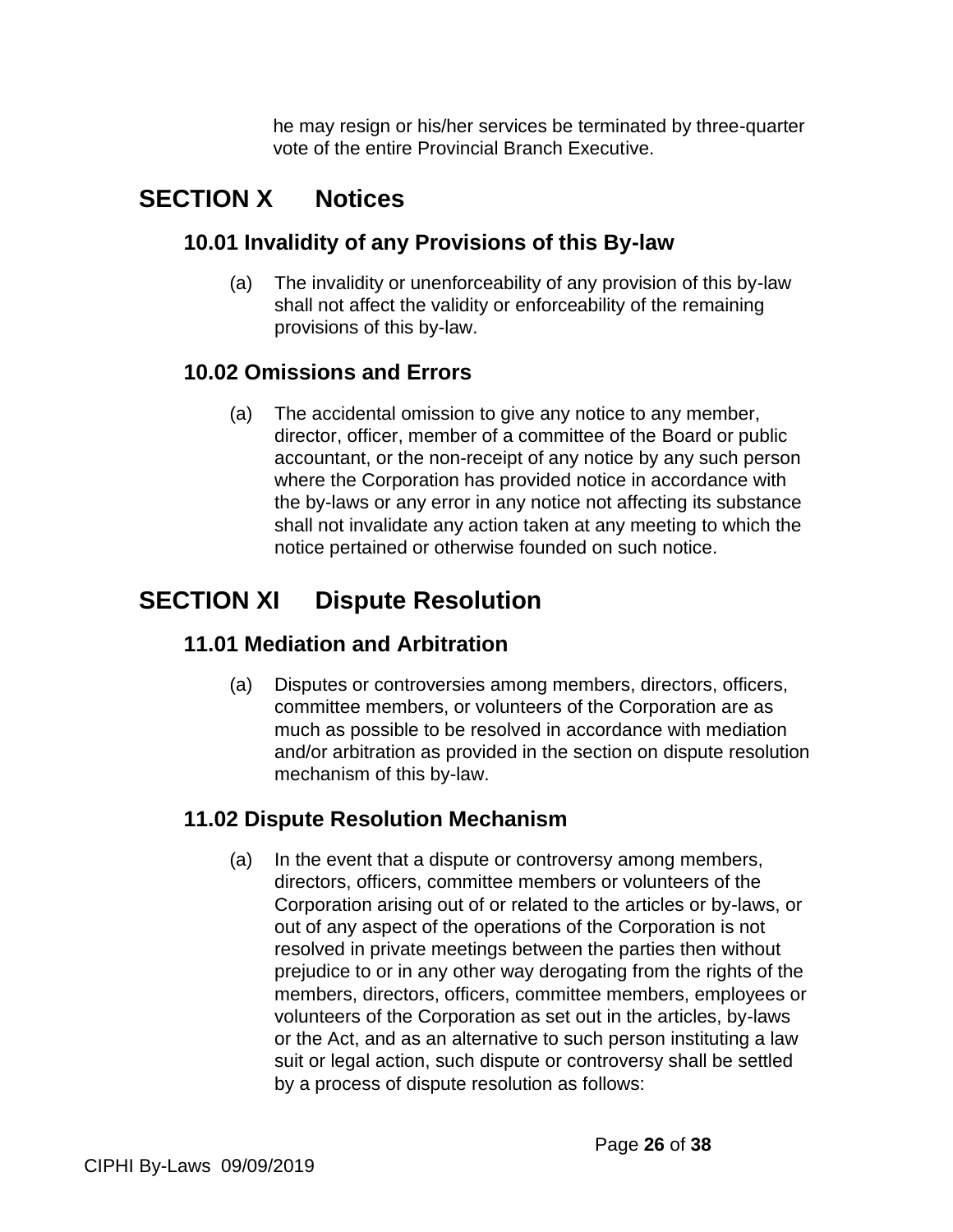- (i) The dispute or controversy shall first be submitted to a panel of mediators whereby the one party appoints one mediator, the other party (or if applicable the board of the Corporation) appoints one mediator, and the two mediators so appointed jointly appoint a third mediator. The three mediators will then meet with the parties in question in an attempt to mediate a resolution between the parties.
- (ii) The number of mediators may be reduced from three to one or two upon agreement of the parties.
- (iii) If the parties are not successful in resolving the dispute through mediation, then the parties agree that the dispute shall be settled by arbitration before a single arbitrator, who shall not be any one of the mediators referred to above, in accordance with the provincial or territorial legislation governing domestic arbitrations in force in the province or territory where the registered office of the Corporation is situated or as otherwise agreed upon by the parties to the dispute. The parties agree that all proceedings relating to arbitration shall be kept confidential and there shall be no disclosure of any kind. The decision of the arbitrator shall be final and binding and shall not be subject to appeal on a question of fact, law or mixed fact and law.
- (iv) All costs of the mediators appointed in accordance with this section shall be borne equally by the parties to the dispute or the controversy. All costs of the arbitrators appointed in accordance with this section shall be borne by such parties as may be determined by the arbitrators.

# **SECTION XII By-laws and Effective Date**

#### **12.01 By-laws**

(a) Subject to the articles, the board of directors may, by resolution, make, amend or repeal any by-laws that regulate the activities or affairs of the Corporation. Any such by-law, amendment or repeal shall be effective from the date of the resolution of directors until the next meeting of members where it may be confirmed, rejected or amended by the members by ordinary resolution. If the by-law, amendment or repeal is confirmed or confirmed as amended by the members it remains effective in the form in which it was confirmed. The by-law, amendment or repeal ceases to have effect if it is not submitted to the members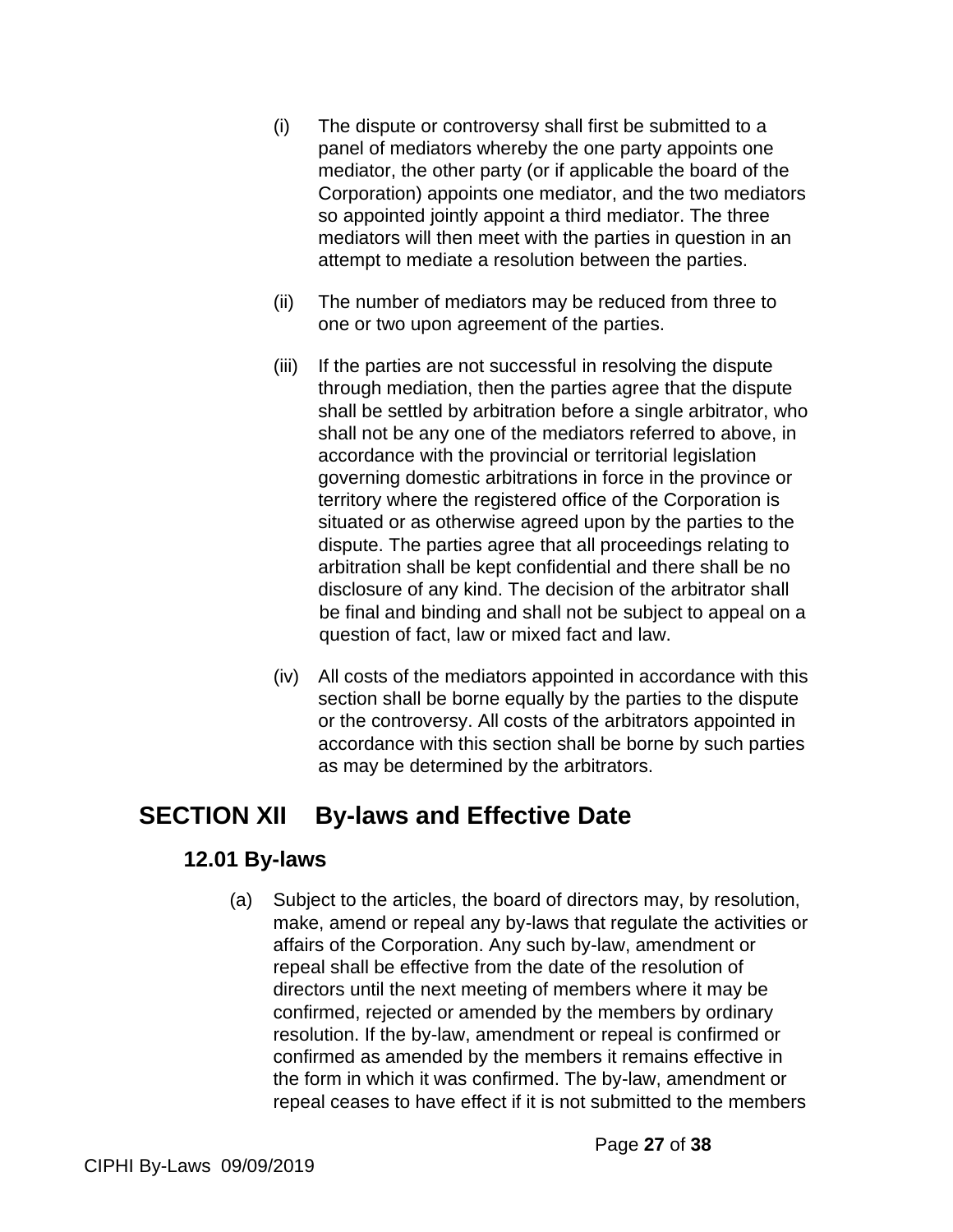at the next meeting of members or if it is rejected by the members at the meeting.

(b) This section does not apply to a by-law that requires a special resolution of the members according to subsection 197(1) (fundamental change) of the Act because such by-law amendments or repeals are only effective when confirmed by members.

#### **12.02 Effective Date**

- (a) Subject to matters requiring a special resolution of the members, this by-law shall be effective when made by the board.
- (b) CERTIFIED to by By-Law No. 1 of the Corporation, as enacted by the directors of the Corporation by resolution on the 15th day of March, 2013 and confirmed by the members of the Corporation by special resolution on the 24th day of June, 2013.

The following By-Laws were replaced with By-Law No.1, on June  $24<sup>th</sup>$ , 2013:

By-Law No. 2 of August 25, 1953 is hereby repealed. By-Law No. 3 of August 25, 1953 is hereby repealed. By-Law No. 4 of November 6, 1961 is hereby repealed. By-Law No. 5 of July 15th 1969 is hereby repealed.

\*\*\*\*\*\*\*\*\*\*\*\*\*\*\*\*\*\*\*\*\*\*\*\*\*\*\*\*\*\*\*\*\*\*\*\*\*\*\*\*\*\*\*\*\*\*\*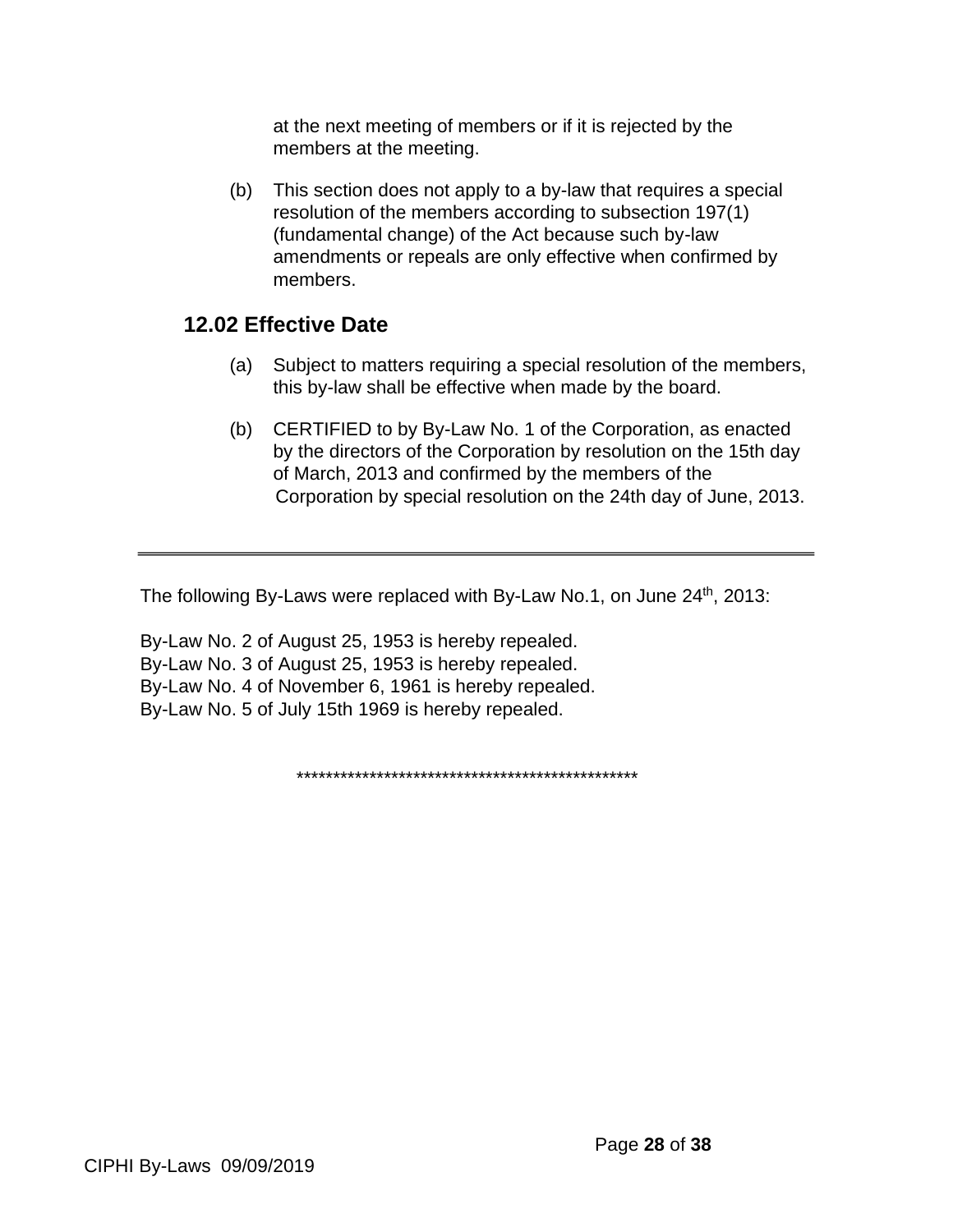#### **CANADIAN INSTITUTE OF PUBLIC HEALTH INSPECTORS**

## **BY-LAW NO. 6**

Being a By-Law to establish the Head Office of The Canadian Institute of Public Health Inspectors.

**BE IT ENACTED** as a By-Law of the Canadian Institute of Public Health Inspectors as follows: -

That the location of the Head Office of the CIPHI shall be established by the National Executive Council and may be relocated by the National Executive Council from time to time.

ENACTED this 12th day of August 1976. WITNESS the Corporate Seal of the Association.

 CORPORATE (Signed) R. deBURGER - President SEAL (Signed) L. ZAHARA - Executive Secretary-Treasurer \*\*\*\*\*\*\*\*\*\*\*\*\*\*\*\*\* \*\*\*\*\*\*\*\*\*\*\*\*\*\*\*\*\*\*\*\*\*\*\*\*\*\*\*\*\*\*\*\*\*\*\*\*\*\*\*

### **CANADIAN INSTITUTE OF PUBLIC HEALTH INSPECTORS**

# **BY-LAW NO. 7**

Being a By-Law to provide for the establishment, operation and administration of the Board of Certification of Public Health Inspectors

**BE IT ENACTED** as a By-Law of the Canadian Institute of Public Health Inspectors as follows: -

#### **Section 1 Definitions**

- A. All reference hereafter to the "Board" or the "Board of Certification" shall mean the Board of Certification of Public Health Inspectors of the Canadian Institute of Public Health Inspectors.
- B. All reference hereafter to the "Regulations" or to the "Regulations of the Board" shall mean the Regulations of the Board of Certification as herein defined, and further these Regulations shall be those approved by the Board and dated October 16th, 1979 and amended as necessary thereafter.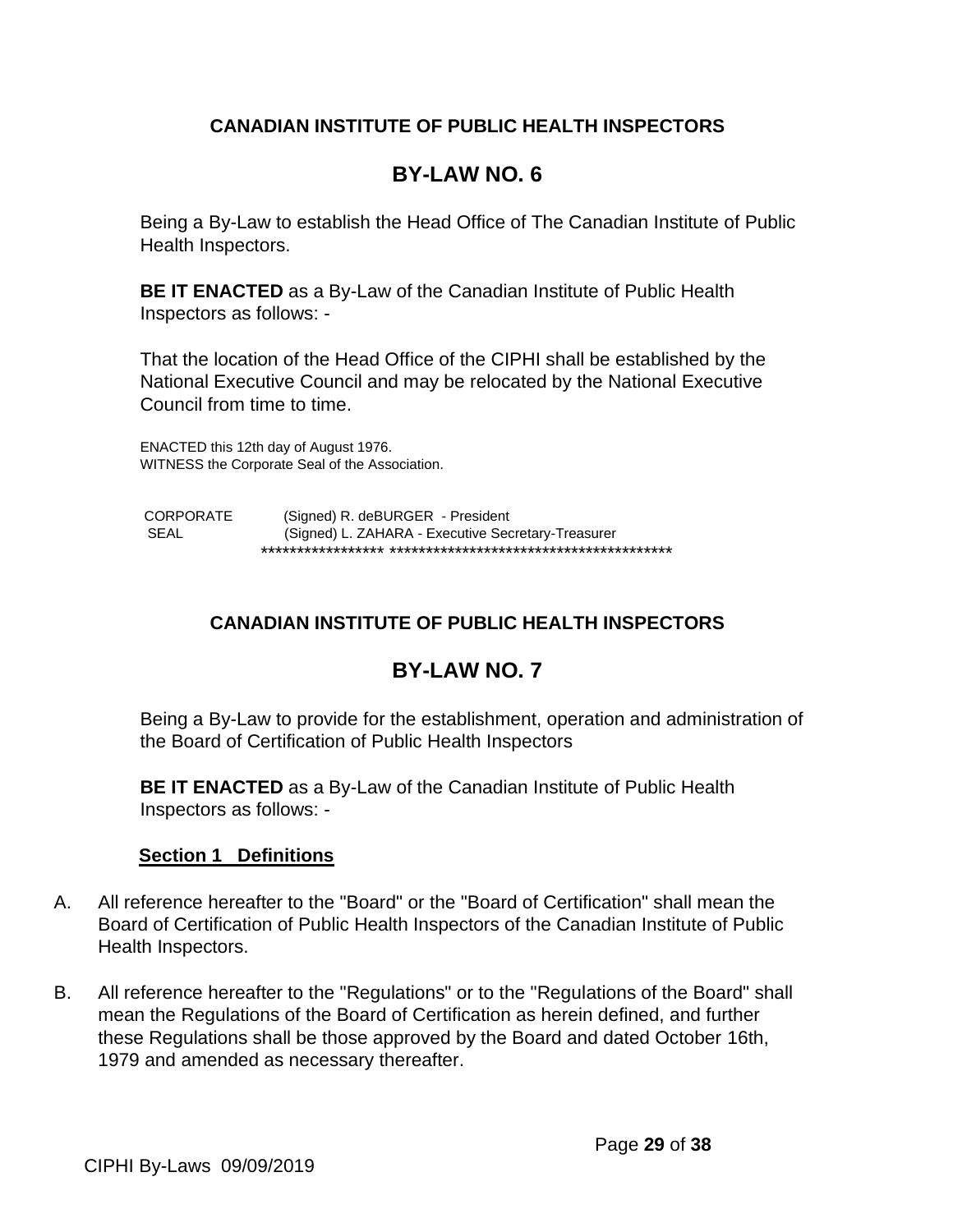- C. "Institute" means the Canadian Institute of Public Health Inspectors ( the "Corporation")
- D. "Executive Council" means the National Executive Council of the Canadian Institute of Public Health Inspectors.
- E. "Suspend a certificate" means that the person issued that certificate cannot use the title "Certified Public Health Inspector (Canada)", use the designation CPHI(C), or represent themselves as a CPHI(C) until such time the certificate is reinstated. (11/2017)

#### **Section 2 Power of The Board**

A. The Board of Certification shall have the right and power to issue the Certificate in Public Health Inspection (Canada) to those persons the Board deems have met all the requirements of the Board as provided in the Regulations.

> The Certificate in Public Health Inspection (Canada) and the professional designation CPHI(C) are the property of the Board of Certification and the Canadian Institute of Public Health Inspectors. The Certificate in Public Health Inspection (Canada) and the professional designation CPHI(C) remain the property of the Board of Certification and the Canadian Institute of Public Health Inspectors after being issued to persons deemed to have met all the requirements of the Board.

> The Board of Certification shall have the right and power to suspend a Certificate in Public Health Inspection (Canada) issued after January 1<sup>st</sup> 2017 to those persons the Board deems have not met all the requirements of the Board as provided in the Regulations. (11/2017)

The Board of Certification shall have the right and power to reinstate a Certificate in Public Health Inspection (Canada) issued after January 1<sup>st</sup> 2017 to those persons the Board deems have met all the requirements of the Board as provided in the Regulations. (11/2017)

B. The Board shall have the right and power to amend their regulations by a majority vote of the Board Members present at any duly constituted meeting of the Board. Any such amendment shall come into effect on the date specified by the Board, and shall be immediately reported to the Executive Council of the Institute. The Executive Council at their next meeting may set aside the amendment in which case it shall cease to have effect from the date of the Executive Council decision.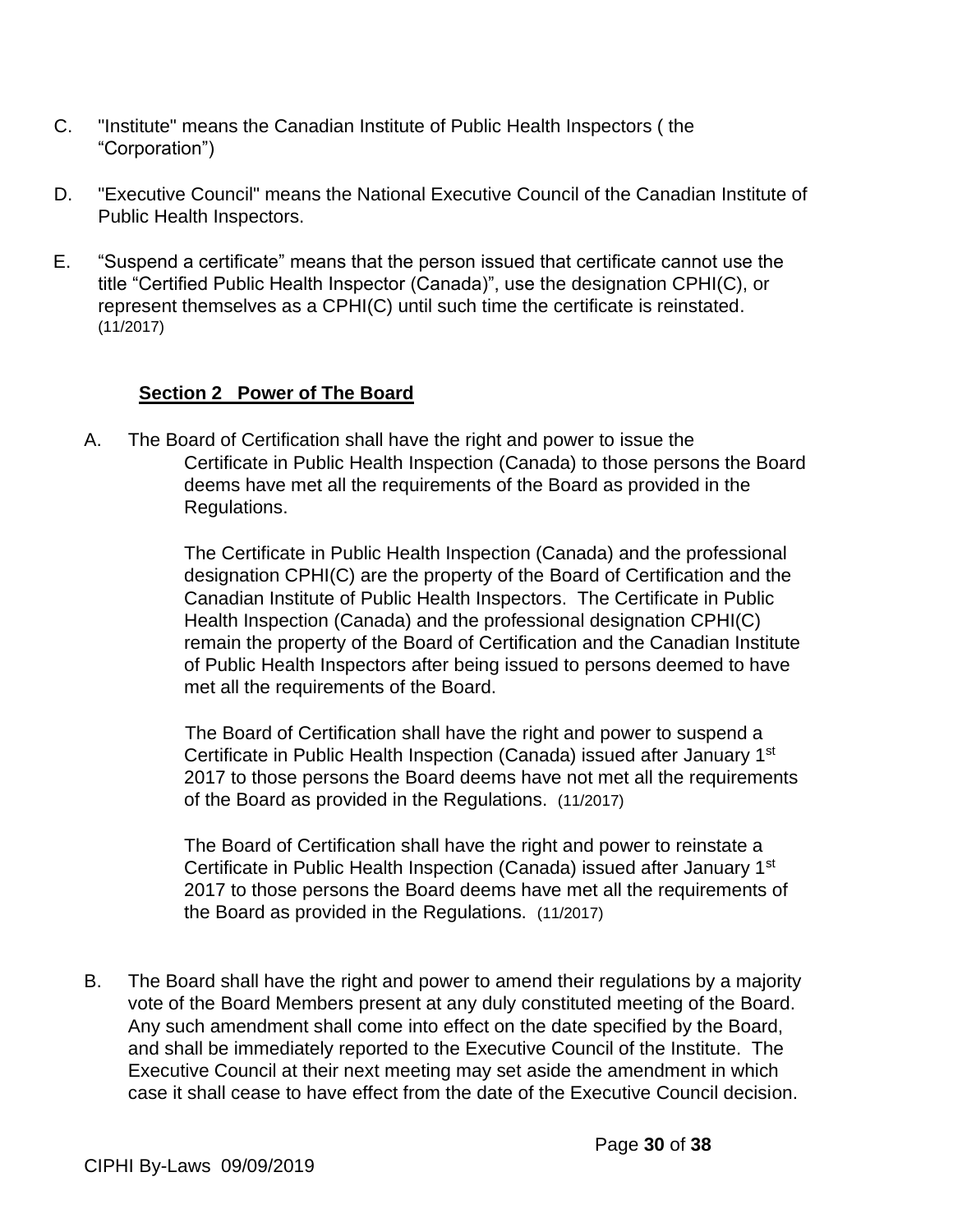- C. The Regulations shall be administered by the Board, and all interpretations of the meaning and intent of any part of the Regulations or related decisions shall be the responsibility of the Board.
- D. The Board shall, by a majority vote of Members at any duly constituted meeting, have the right and power to enact policies or guidelines for the administration of all matters pertinent to the Regulations and operation of the Board.

#### **Section 3 Appointments**

- A. Five sitting members may be appointed by the Board for a three year term. Appointments to the Board shall be reviewed and confirmed by the National Executive Council.
- B. The Board shall elect a chair for a three-year term.
- C. The National Executive Council shall appoint two sitting members to the Board and shall review and confirm these appointments annually.
- D. Each Branch may appoint one corresponding member to the Board.
- E. The Board may appoint one corresponding member for each Province and a maximum of four corresponding members at large.

#### **Section 4 General**

- A. To ensure the continuing independence of the Board, the following rules shall be applicable: -
	- (i) The Chairman of the Board shall not be a Member of the Executive Council of the Institute.
	- (ii) The President and/or the Executive Secretary-Treasurer of the Institute shall not be a Sitting or Corresponding Member of the Board.
- B. The final right of decision in respect to the setting of examination fees and other charges which may be made for service of the Board shall be that of the Executive Council of the Institute.
- C. The Board of Certification shall make an Annual Report to the Annual General Meeting of the Institute.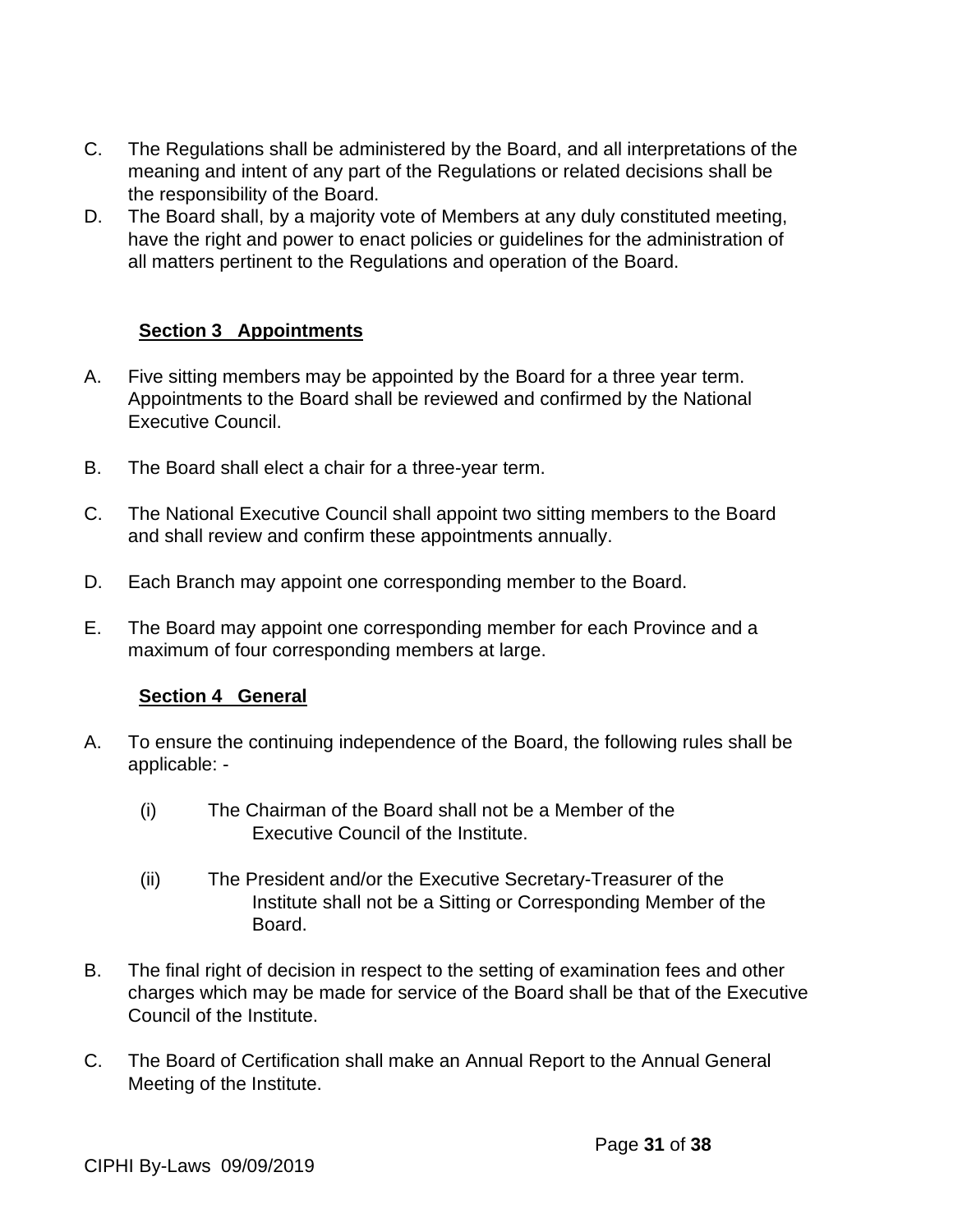ENACTED this 23rd day of July 1980 WITNESS the Corporate Seal of the Association

CORPORATE SEAL (Signed) T.D. ROARK - President (Signed) L. ZAHARA - Executive Secretary-Treasurer \*\*\*\*\*\*\*\*\*\*\*\*\*\*\*\*\*\*\*\*\*\*\*\*\*\*\*\*\*\*\*\*\*\*\*\*\*\*\*\*\*\*\*\*\*

#### **CANADIAN INSTITUTE OF PUBLIC HEALTH INSPECTORS**

#### **BY-LAW NO. 8**

Being a By-Law to provide for the Certification of Public Health Inspectors in Canada.

**BE IT ENACTED** as a By-Law of the Canadian Institute of Public Health Inspectors as follows: -

The purposes and objective of the Corporation shall be amended and expanded to provide the authority for the certification of Public Health Inspectors in Canada by the Board of Certification of Public Health Inspectors being an integral part of the Canadian Institute of Public Health Inspectors.

ENACTED this 8th day of July 1981. WITNESS the Corporate Seal of the Association

 CORPORATE SEAL (Signed) T.D. ROARK -President (Signed) B.R.E. HATTON - Executive Secretary-Treasurer

\*\*\*\*\*\*\*\*\*\*\*\*\*\*\*\*\*\*\*\*\*\*\*\*\*\*\*\*\*\*\*\*\*\*\*\*\*\*\*\*\*\*\*\*\*\*\*\*\*\*\*\*\*\*\*\*\*\*\*\*\*\*\*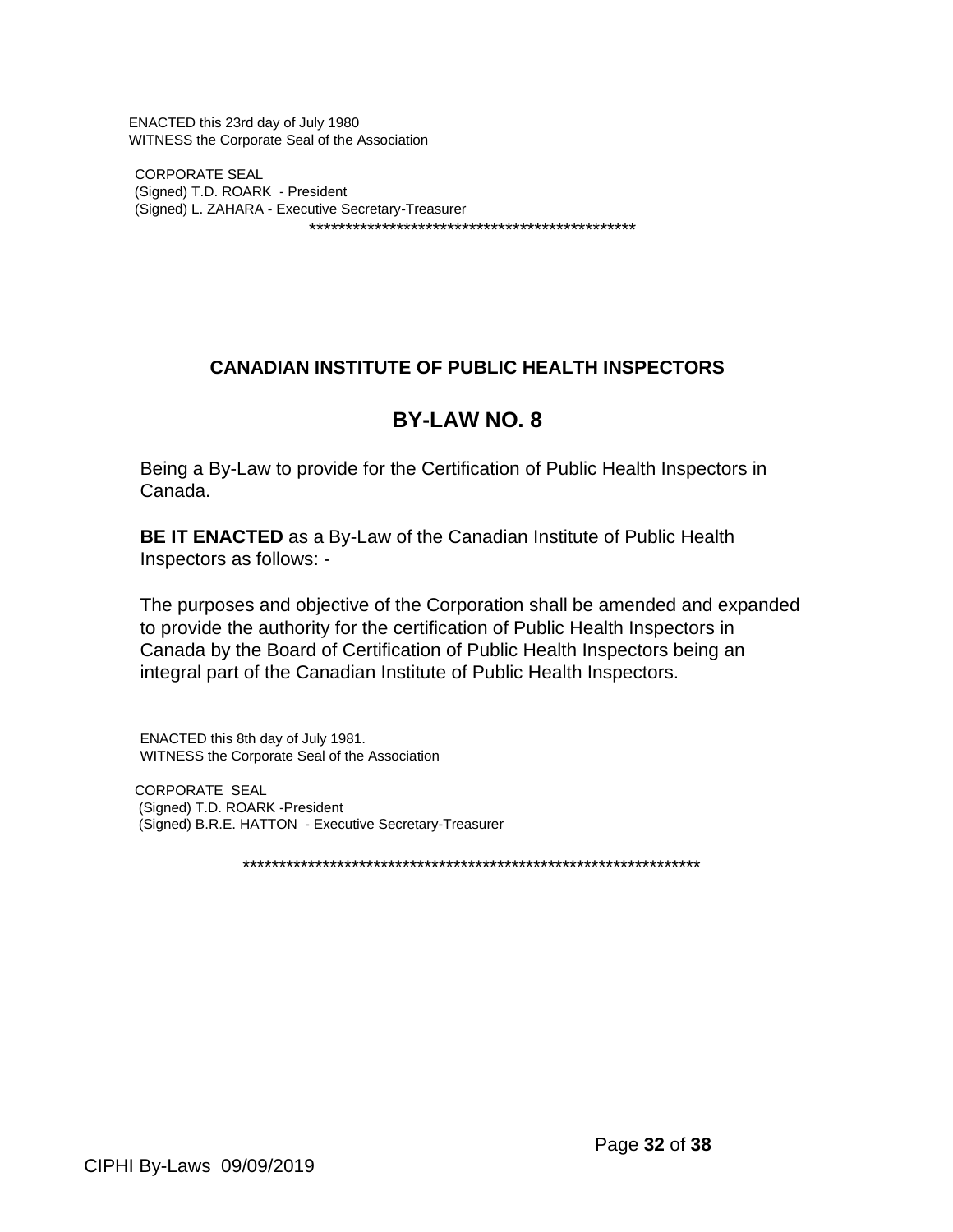#### **CANADIAN INSTITUTE OF PUBLIC HEALTH INSPECTORS**

# **BY-LAW NO. 9**

Being a By-Law to provide for the establishment, operation and administration of a non-profit, charitable foundation.

**BE IT ENACTED** as a By-Law of the Canadian Institute of Public Health Inspectors as follows: -

The purposes and objects of the Corporation shall be amended and expanded to provide for the establishment, operation and administration of the Environmental Health Foundation of Canada as a non-profit, charitable division of the Canadian Institute of Public Health Inspectors.

ENACTED this 7th day of May 1985. WITNESS the Corporate Seal of the Association.

 CORPORATE SEAL (Signed) M.R. BRAGG - President (Signed) B.R.E. HATTON- Executive Secretary-Treasurer

\*\*\*\*\*\*\*\*\*\*\*\*\*\*\*\*\*\*\*\*\*\*\*\*\*\*\*\*\*\*\*\*\*\*\*\*\*\*\*\*\*\*\*\*\*\*\*\*\*\*\*\*\*\*\*\*\*\*\*\*\*\*\*\*\*\*\*\*\*\*\*\*

#### **CANADIAN INSTITUTE OF PUBLIC HEALTH INSPECTORS**

# **BY-LAW NO. 10**

Being a By-Law to provide for the establishment, operation and administration of a non-profit, charitable foundation.

**BE IT ENACTED** as a By-Law of the Canadian Institute of Public Health Inspectors as follows: -

#### **Section 1 Definitions**

A. "Foundation" means the Environmental Health Foundation of Canada of the Canadian Institute of Public Health Inspectors.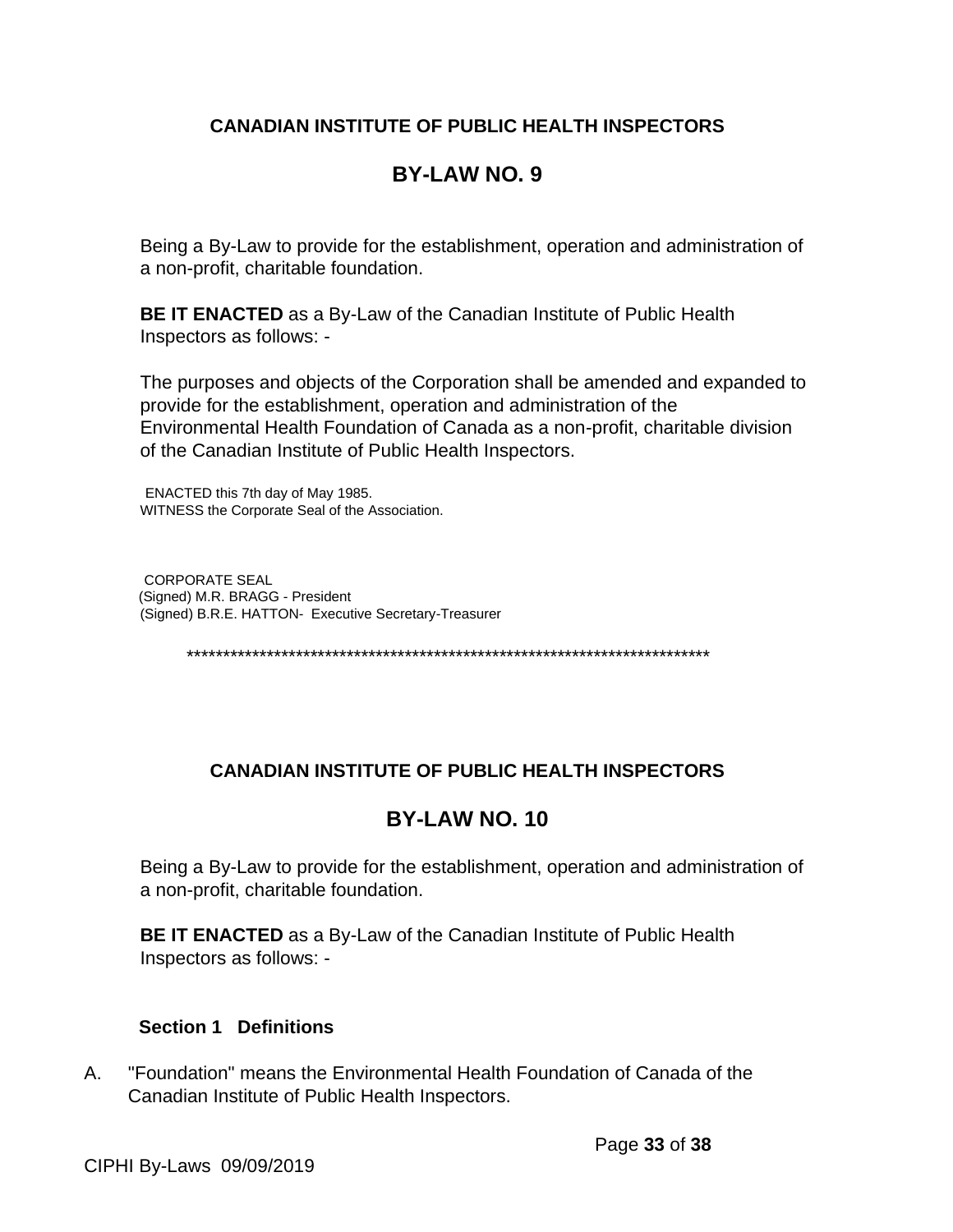- B. "Board" or "Board of Trustees" means the Board of Trustees of the Environmental Health Foundation of Canada.
- C. "Regulations" means the Regulations adopted by the Board of Trustees of the Environmental Health Foundation of Canada.
- D. "Administrative Policies" means the Administrative Policies approved by the Board of Trustees.
- E. "Institute" means the Canadian Institute of Public Health Inspectors ( the "Corporation")
- F. "Executive Council" means the National Executive Council of the Canadian Institute of Public Health Inspectors.
- G. "Branch" means a division of the Institute duly constituted under Section 37 of By-Law No. 1 of the Canadian Institute of Public Health Inspectors.

#### **Section 2 Purpose and Objectives**

The purpose of the Foundation is to support the promotion of and research into the field of environmental health as it relates to the protection of the health of the public. This purpose will be pursued within Canada and internationally by working toward the following objectives:

- A. Increasing public awareness of environmental health issues, concerns and hazards.
- B. Encouraging and supporting persons in or entering into the field of environmental health through the issuance of bursaries and scholarships.
- C. Promoting and/or supporting educational programs in the field of environmental health.
- D. Initiation and supporting research in the field of environmental health.
- E. Supporting the development and operation of national and international projects in the field of environmental health.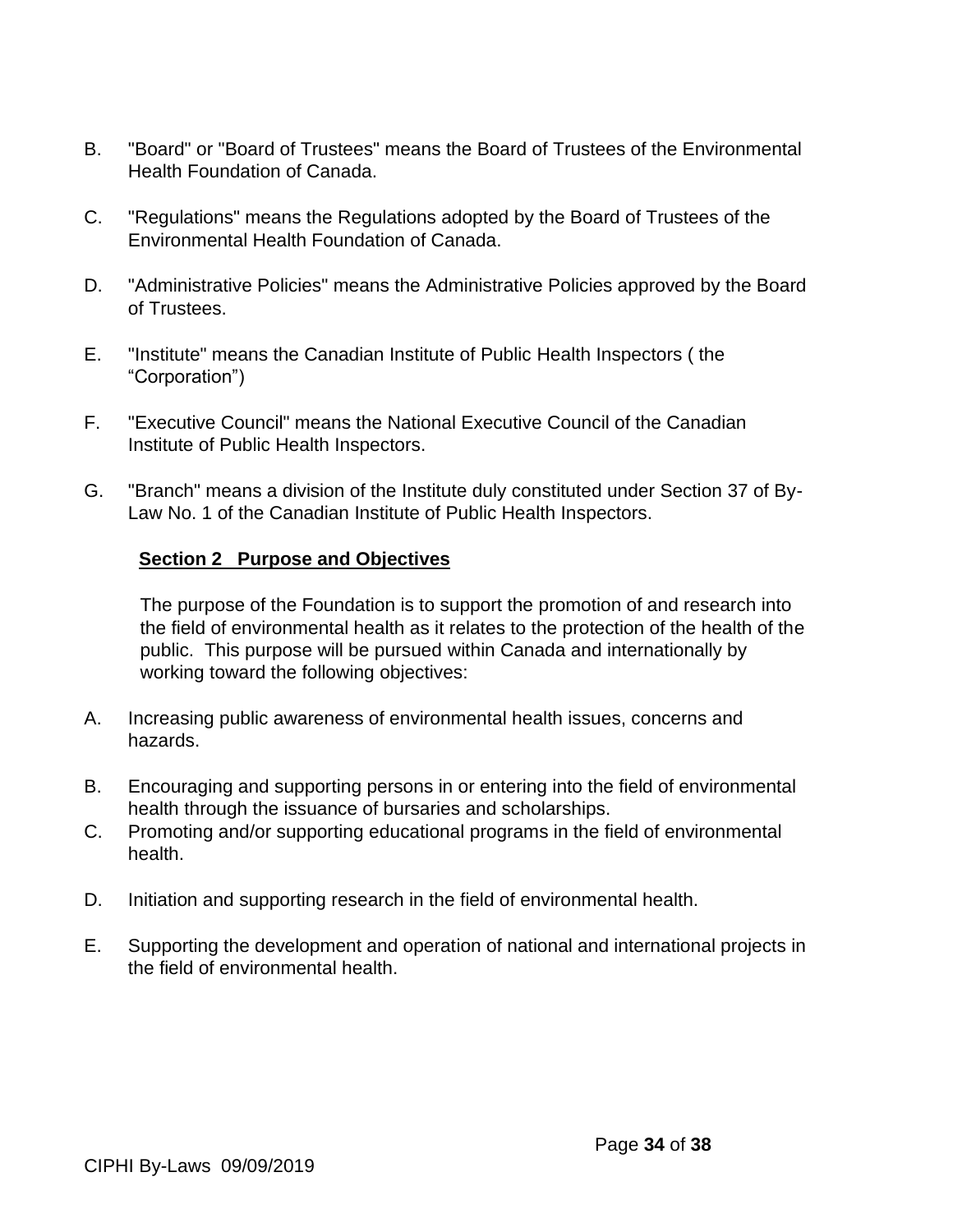#### **Section 3 Powers of the Board**

- A. The Board of Trustees shall have the authority to collect, hold and disburse funds for the operation and administration of a charitable foundation as stated in the Purpose and Objectives.
- B. The Board of Trustees shall have the authority to amend their Regulations by a majority vote of the members of the members of the Board. Any such amendment to the Regulations shall be subject to ratification by the Executive Council before coming into force.
- C. The Regulations shall be administered by the Board, and all interpretations of the meaning and intent of any part of the Regulations or related decisions shall be the responsibility of the Board.
- D. The Board shall, by a majority vote of members, have the authority to enact Administrative Policies pursuant to the Regulations, Purpose and Objectives of the Foundation.

#### **Section 4 Appointments**

- A. The appointment of members to the Board shall be subject to confirmation by the Executive Council.
- B. The Executive Council shall appoint two (2) Regular of Life members of the Institute to the Board. (amended 09/2015)

#### **Section 5 General**

- A. The Board shall provide an Annual Report to the Annual General Meeting of the Institute including a Financial Statement and Budget.
- B. The Board shall consist of a minimum of nine (9) members and a maximum of fifteen (15) members at any one time.

ENACTED this 7th day of May 1985 WITNESS the Corporate Seal of the Association

CORPORATE SEAL (Signed) M.R. BRAGG – President (Signed) B.R.E. HATTON -Executive Secretary-Treasurer \*\*\*\*\*\*\*\*\*\*\*\*\*\*\*\*\*\*\*\*\*\*\*\*\*\*\*\*\*\*\*\*\*\*\*\*\*\*\*\*\*\*\*\*\*\*\*\*\*\*\*\*\*\*\*\*\*\*\*\*\*\*\*\*\*\*\*\*\*\*\*\*\*\*\*\*\*\*\*\*\*\*\*\*\*\*\*\*\*\*\*\*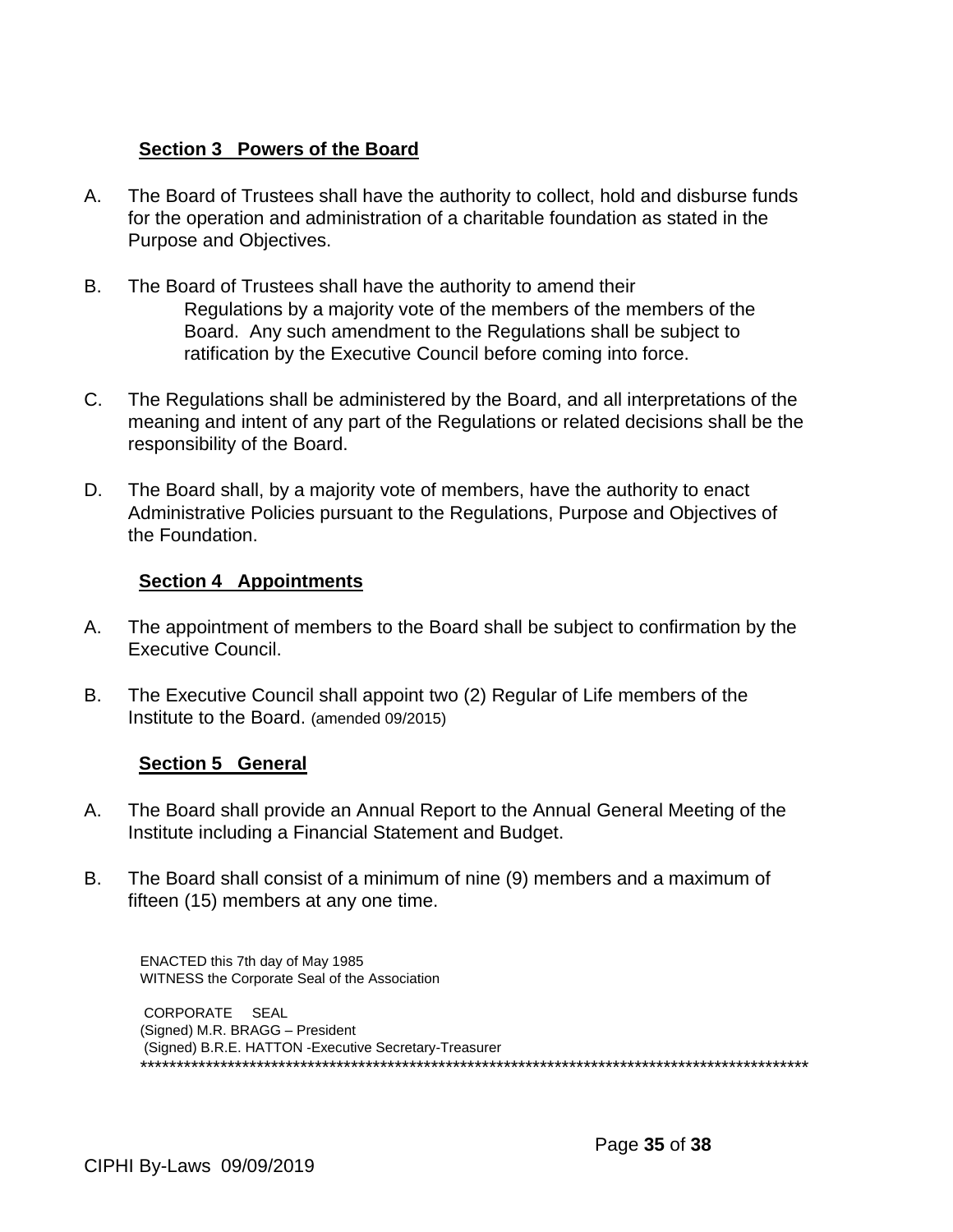#### **CANADIAN INSTITUTE OF PUBLIC HEALTH INSPECTORS**

# **BY-LAW NO. 11**

Being a By-Law to provide for the establishment, operation and administration of a Council of Professional Experience.

**BE IT ENACTED** as a By-Law of the Canadian Institute of Public Health Inspectors as follows: -

#### **Section 1 Definitions**

- A. "Administrative Policies" means the Administrative Policies adopted by the Council of Professional Experience.
- B. "Council" means the Council of Professional Experience of the Canadian Institute of Public Health Inspectors.
- C. "Executive Council" means the National Executive Council of the Canadian Institute of Public Health Inspectors.
- D. "Institute" means the Canadian Institute of Public Health Inspectors ( the "Corporation" ).
- E. "Regulations" means the Regulations adopted by the Council of the Professional Experience.

#### **Section 2 Purpose and Objectives**

The purpose of the Council of Professional Experience is to establish, operate and administer the Institute's continuing professional competency program.

The Institute's objectives for the continuing professional competency program for Regular Members are to:

- 1. Strengthen practice, support standards of practice, and recognize the specialized knowledge and skills of Certified Public Health Inspectors.
- 2. Present a set of measurable competencies that have been developed by the profession for the profession.
- 3. Add to and build upon the entry level Certified Public Health Inspector.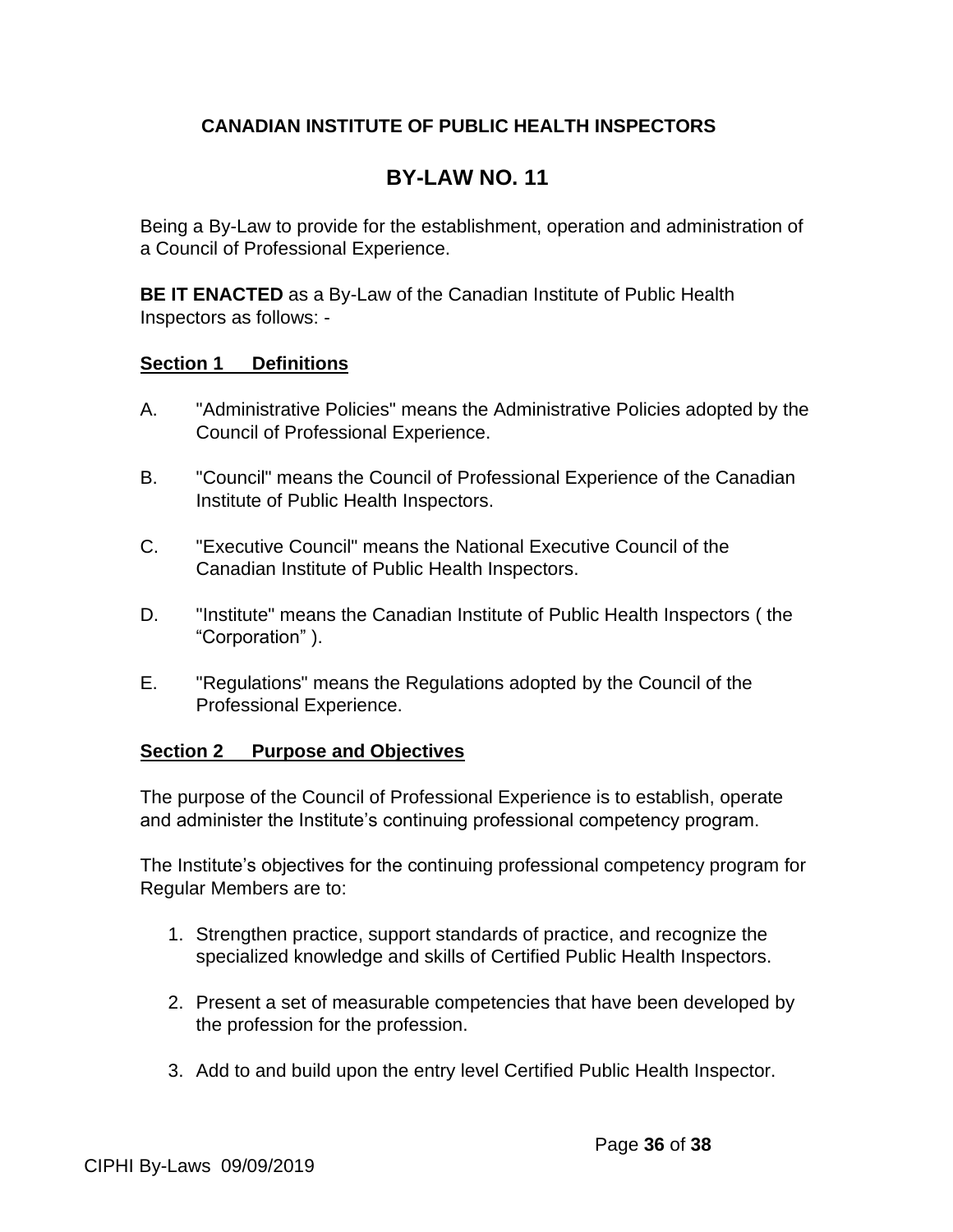- 4. Allow Certified Public Health Inspectors to demonstrate more advanced and mature competencies.
- 5. Demonstrate continuous learning.
- 6. Demonstrate leadership and advocacy.
- 7. Develop a quality assessment tool.

#### **Section 3 Powers of the Council**

- A. The Council shall have the authority to establish, operate and administer the Institute's continuing professional competency program as stated in the Purpose and Objectives.
- B. The Council shall have the authority to appoint an Executive Secretary to administer the continuing professional competency program.
- C. The Council shall have the authority to establish and maintain a continuing professional competency database for members.
- D. The Council shall have the authority to establish advanced credentialing for specialization of Certified Public Health Inspectors.
- E. The Council shall have the authority to establish and amend their Regulations by a majority vote of the members Council. Any such amendment to the Regulations shall be subject to ratification by the Executive Council before coming into force.
- F. The Regulations shall be administered by the Council, and all interpretations of the meaning and intent of any part of the Regulations or related decisions shall be the responsibility of the Council.
- G. The Council shall, by a majority vote of members, have the authority to enact Administrative Policies pursuant to the Regulations, Purpose and Objectives of the Council of Professional Experience.